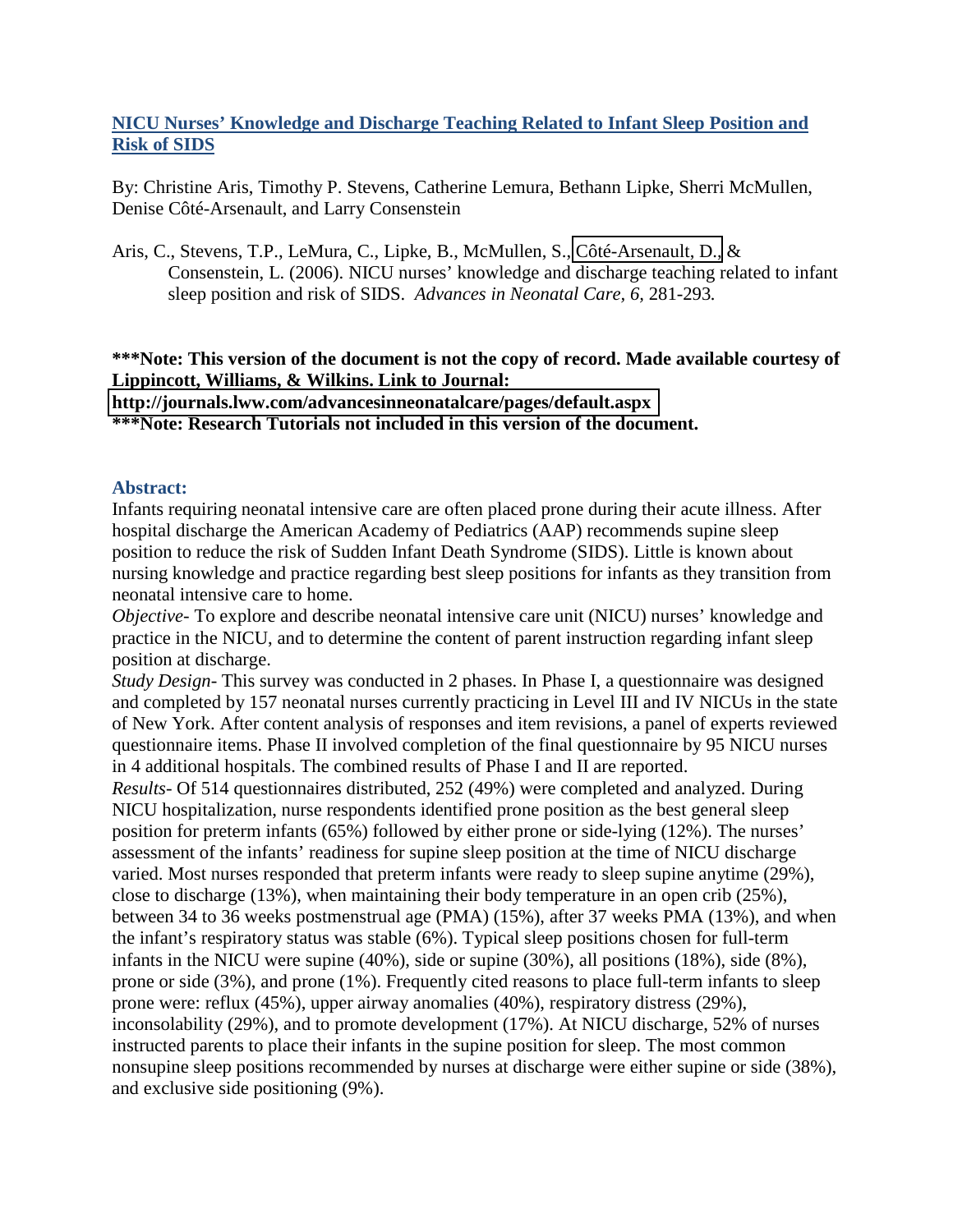*Conclusions-* Nearly 95% of respondents identified a nonsupine sleep position as optimal for hospitalized preterm infants. Further, only 52% of neonatal nurses routinely provide discharge instructions that promote supine sleep positions at home. This study suggests that nursing selfreports of discharge teaching practices are inconsistent, and in some cases in direct conflict with the national "Back to Sleep" recommendations, which emphasize that the supine position is the safest position for healthy full-term and preterm infants after hospital discharge.

### **Article:**

Sudden infant death syndrome (SIDS) is defined as "the sudden death of an infant <1 year of age, which remains unexplained after a thorough case investigation, including performance of a complete autopsy, examination of the death scene, and review of the clinical history."<sup>1</sup> In the late 1980s, prone sleep was recognized as a potentially modifiable risk factor for SIDS.<sup>2</sup> The 1992 American Academy of Pediatrics (AAP) Task Force on Infant Positioning and SIDS made recommendations aimed at SIDS reduction in the United States. In 1994, the AAP began the "Back to Sleep" campaign, to promote the supine sleep position for healthy full-term infants. In the United States between 1994 and 1998 infant prone sleeping declined from 43% to 12% and supine sleep increased from 17% to 51%.1 Since that time, the rate of infant prone sleeping position has plateaued.<sup>3</sup> As a result of the "Back to Sleep" efforts, the SIDS rate decreased by 50% since 1992.4 However, SIDS remains the leading cause of infant mortality outside the neonatal period.<sup>3</sup>

In 2005, the AAP Task Force on SIDS issued updated guidelines for healthy sleep practices for newborn infants that include several new or re-emphasized recommendations (Table 1).<sup>4</sup> In the updated guidelines, positioning infants on their side for sleep is no longer an accepted alternative to supine sleeping. Pacifier use is also strongly associated with a reduced risk for SIDS. Further, to reduce the prevalence of positional plagiocephaly, the guidelines call for "tummy time" and upright "cuddle time" and advise against excessive time in infant car seats and "bouncers."

### **Table 1:** Key Recommendations for Healthy Sleep Practices of Preterm and Full-term Infants

- 1. All infants should be placed supine every time they are put to sleep.
- 2. Use a firm sleep surface.
- 3. Keep soft materials or objects out of the crib.
- 4. Do not smoke during pregnancy.
- 5. A separate but proximate sleeping environment is recommended; bedsharing, as practiced in the United states, is a greater hazard than sleeping separately; sleeping in the same room as the mother is best.
- 6. Consider offering a pacifier at nap time and bedtime. For breastfed infants, delay pacifier introduction until 1 month of age.
- 7. Avoid overheating; infant should be lightly clothed to sleep.
- 8. Avoid commercial devices marketed to reduce the risk of SIDS.
- 9. Do not use home monitors as a strategy to reduce the risk of SIDS.
- 10. Avoid positional plagiocephaly by encouraging "tummy time" and "cuddle time."
- 11. Continue the "Back to Sleep" campaign.

\*Summary of the American Academy of Pediatrics Policy Statement 2005.

Although the original AAP guidelines in 1992 did not specifically include preterm infants, subsequent statements extended recommendations for supine sleep to preterm infants. In 2005 the AAP reaffirmed the recommendation to place all healthy preterm infants to sleep in the supine position.<sup>4</sup> Current evidence suggests that the association between prone sleep and the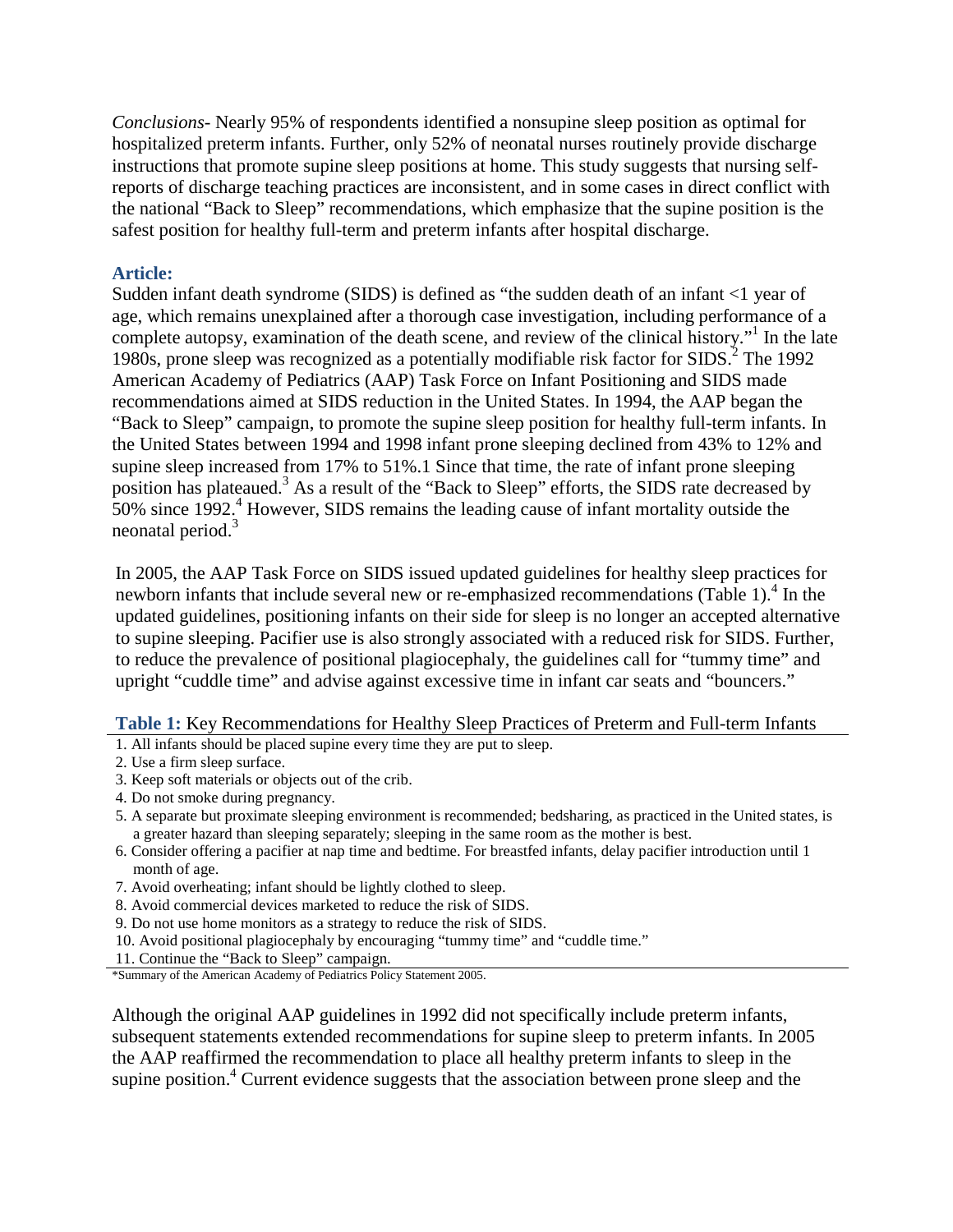increased risk of SIDS in preterm infants is stronger than infants born at full-term, further emphasizing the importance of supine sleep in this population.<sup>5</sup>

Parental practices regarding infant sleep position are strongly influenced by their observation of the sleep position of their infant in the hospital, perceived infant preference, and by advice from healthcare professionals.<sup> $6-8$ </sup> Teaching parents to place their infant in a supine position to sleep begins with healthcare professionals modeling safe sleep practices in the hospital. However, because critically ill infants cared for in an intensive care setting may be best cared for in a prone position during the acute phase of their illness, the sleep model seen by parents in the NICU may be inconsistent with best sleep practices for healthy preterm infants.

Known barriers to nurses' acceptance of positioning full-term infants supine in normal newborn nurseries include fear of aspiration and poor quality of sleep.<sup>9,10</sup> Although not yet studied, perceived harmful effects in preterm infants such as aspiration, apnea, and poor sleep quality may make NICU nurses reluctant to place infants supine for sleep in the hospital and to teach parents "Back to Sleep" practices for use at home.

# REVIEW OF THE LITERATURE

# *Incidence of SIDS in Infants Discharged From the NICU*

Although the etiology of SIDS is unknown, factors associated with an increased risk of SIDS include:

- Low socioeconomic status (SES);
- Prematurity  $( $37$  weeks gestation);$
- Low birthweight (LBW;  $\langle 2500 \text{ grams} \rangle$ ;
- Side and prone positioning;
- Overheating;
- Prenatal and postnatal smoke exposure;
- Cobedding with infants; and
- Soft or loose bedding.<sup>4</sup>

In the full-term population ( $\geq$ 37 weeks), the risk for SIDS is greater among infants that required NICU care. Compared to infants not requiring intensive care, full-term infants discharged from the NICU have a 2-fold greater risk for SIDS.11 The increased risk of SIDS among full-term infants leaving the NICU may in part be related to the presence of additional risk factors for SIDS, such as late prenatal care, young maternal age, and high parity.<sup>5,12</sup>

Further, the risk of SIDS for preterm and LBW infants is greater than that for full-term infants, especially when preterm infants are placed in non-supine sleep positions. Estimates of the risk vary. The Confidential Enquiry into Stillbirths and Deaths in Infancy (CESDI) study, conducted in England between 1993 and 1996, compared sleep practices of 325 SIDS deaths with 1300 controls matched for age, date, and locality. A number of articles have been published based on data from this 3-year population-based, case-control study. When compared to healthy full-term infants, infants <37 weeks gestation had a 4 times greater risk of SIDS and infants <34 weeks gestation had a 10 times greater risk.<sup>11,13</sup> However, the risk of SIDS for preterm infants sleeping prone was 85 times greater than that of full-term infants.11 In this study of infants born "small at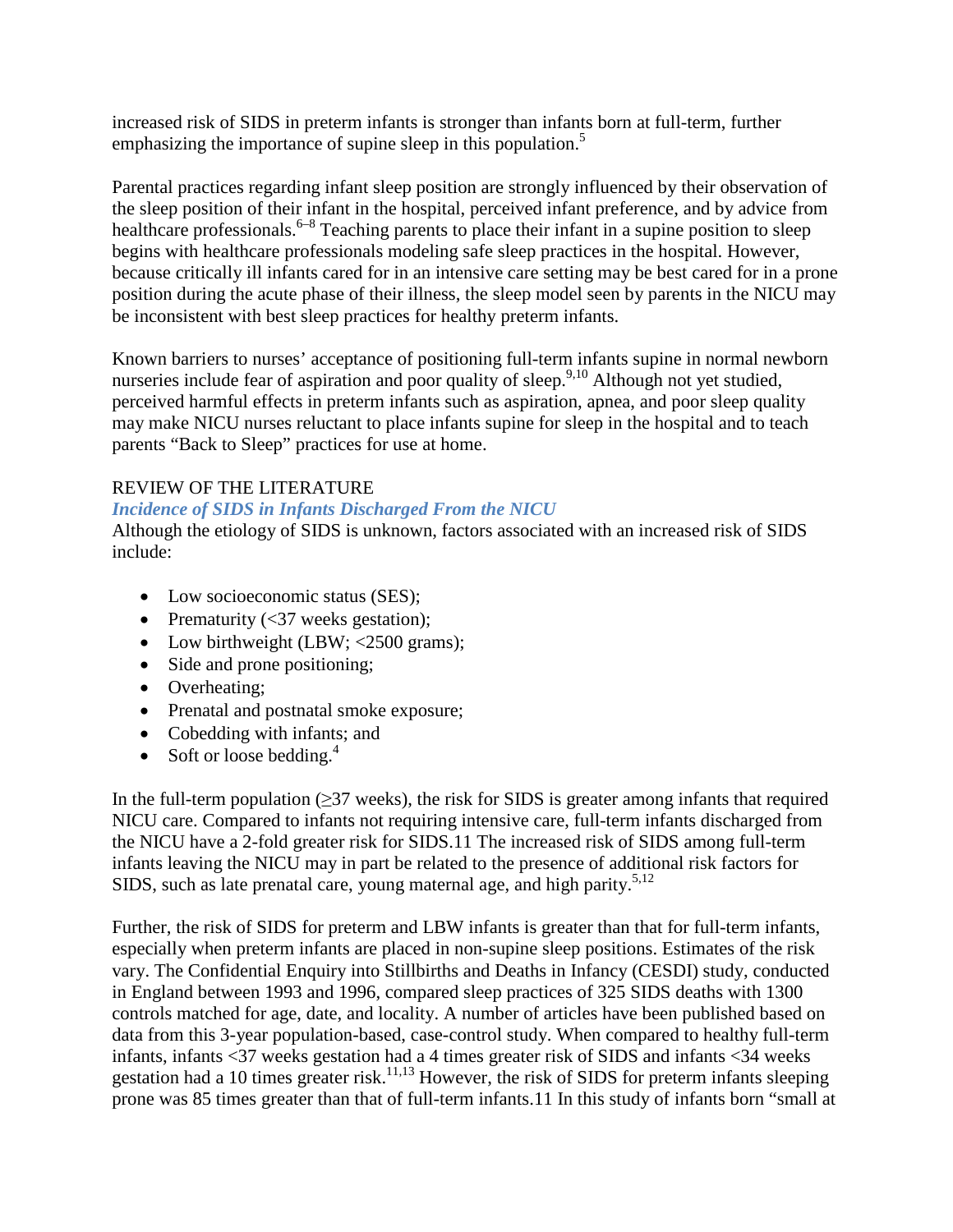birth" (<37 weeks' or <2500 grams) side position was the most common position used for infants who died of SIDS compared to all other positions. Supine position was most common for controls and full-term infants.

Up to 42% of deaths attributed to SIDS in LBW and preterm infants have been associated with the nonsupine sleep position at home.<sup>13</sup> A 3-year case-control study was conducted in Denmark, Norway, and Sweden between September 1992 and August 1995, recruiting all cases (244) of infants dying suddenly and unexpectedly between 1 week and 1 year of age. The cause of death was confirmed by a standard protocol and interviews with parents were completed. Information about sleep environment, perinatal complications, and demographic conditions was also collected. There were 869 controls matched for age, gender, and place of birth. This study confirmed an increased risk of SIDS among LBW and preterm infants sleeping in non-supine positions showing an 83 and 37 times greater risk for LBW infants sleeping prone and side-lying respectively. For preterm infants, the risk of SIDS was 49 times greater for prone infants and over 40 times greater for side sleeping infants.<sup>5</sup>

# *Benefits of Prone and Side-Lying Positioning in Hospitalized Neonates*

The physiologic effects of prone positioning on ill newborn infants, especially those with lung disease, have been well documented in the literature. Preterm infants recovering from respiratory illness consistently had improved oxygenation and thoracoabdominal synchrony when cared for in the prone position. These findings were attributed to higher lung volumes,  $14,15$  enhanced ventilation/perfusion ratios, improved chest wall mechanics <sup>15–18</sup> and respiratory muscle tone, 18 increased time sleeping,<sup>19</sup> and decreased energy expenditure.<sup>20</sup> It is important to note that in convalescing infants, oxygenation and functional residual capacity are improved in oxygendependent infants positioned prone; however, these parameters were not improved in infants of similar postmenstrual ages (PMA) who did not need supplemental oxygen.<sup>21</sup>

### *Developmental Care*

Providing soft bedding, boundaries for containment, and prone positioning are developmentally supportive strategies commonly used in the NICU. These interventions are appropriate for preterm infants who need to maintain better postural flexion to optimize developing muscle tone and organizational skills. However, these interventions contradict the AAP recommendations for positioning healthy preterm infants after discharge.<sup>22,23</sup> The controversy following the 1996 revision by the AAP, recommending supine positioning for preterm infants, inspired new research on the combined physiologic effects of body position and sleep states in older preterm infants. Several recent studies show maturational trends in the physiology of prone sleep that may be hazardous as preterm infants mature. $24-26$ 

Despite widespread use, cobedding multiples in the NICU to promote bonding has not been carefully evaluated for either safety or efficacy. Pre-existing risk factors for SIDS including prematurity, LBW, and intrauterine growth restriction are associated with multiple gestations. Cobedded infants are often placed in nonsupine sleep positions, such as side-lying and facing each other, raising concerns regarding additional known risk factors for SIDS, such as impaired thermoregulation or overheating, and the potential for the cobedded sibling to rebreathe exhaled air if cobedding is practiced at home.  $27$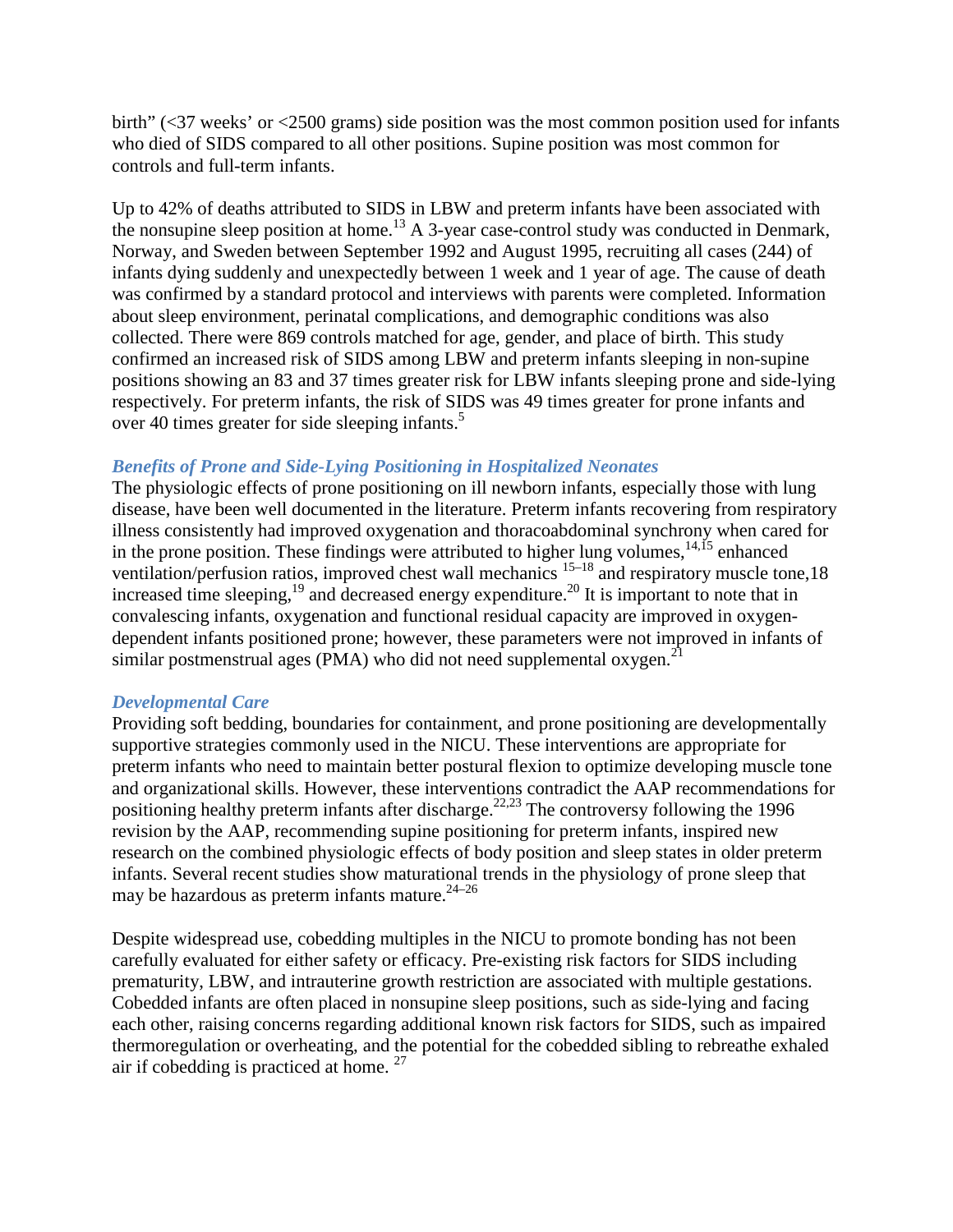# *Positioning and Gastroesophageal Reflux*

Gastroesophageal reflux (GER), the flow of gastric contents into the esophagus,  $^{28}$  is a normal physiologic event occurring in most full-term and preterm infants.29,30 Gastroesophageal reflux is significantly decreased in the prone and left lateral position.31 However, for physiologic and anatomic reasons, the infant's ability to protect the airway is significantly superior supine.<sup>32</sup>

Gastroesophageal reflux disease (GERD) can be problematic for a small minority of infants when reflux produces symptoms such as vomiting, poor weight gain, dysphagia, esophagitis, abdominal or substernal pain, or respiratory disorders. Because prone positioning is strongly associated with higher rates of SIDS, it is no longer recommended for the management of GERD except in rare cases where the risk of death from GERD is greater than the risk of  $\text{SIDS}$ <sup>28</sup>

Although reflux and cardiorespiratory events are common in preterm infants, there is little evidence to suggest that they are causally related.<sup>29,30</sup> Countries that typically place preterm infants to sleep supine have not reported increased problems related to GER or GERD, reports of aspiration, or other respiratory problems.<sup>33</sup> The body of evidence supports the AAP recommendations for supine sleep in healthy preterm infants to reduce the risk for SIDS.

### *Infant Sleep Characteristics*

Perceived improvements in quality of sleep in the prone position have been used as a rationale by parents and healthcare providers for placing infants prone.<sup>1</sup> However, this is not supported by the data. Overall percentages of sleep and total sleep are unaffected by body position.<sup>25,26</sup> In supine sleep, the threshold for arousal is decreased in all sleep states resulting in more frequent awakenings, a potentially protective mechanism against  $\text{SIDS}^{26}$  In preterm and LBW infants, less frequent awakenings during quiet sleep in the prone versus supine position have been found.<sup>7</sup> In healthy preterm infants, arousal from sleep is significantly decreased in the prone position during quiet sleep through the peak age for SIDS.<sup>34</sup> Moreover with maturity, periods of quiet sleep increase during sleep state development.<sup>35</sup> In addition to fewer sleep transitions, preterm infants, when placed prone for sleep, at 1 month corrected age have prolonged QT intervals, and reduced heart rate variability, potentially increasing their vulnerability for SIDS.25 Despite concerns about the potential vulnerability of respiratory control in preterm infants sleeping supine, significant differences have not been found in the incidence or severity of apnea, bradycardia, or desaturations related to positioning before discharge or at 1 and 3 months postdischarge. $36$ 

### *Nursing Practices and Beliefs About Sleep Position*

Nurses remain reluctant to routinely place infants in the supine position for sleep and may not always recognize the strong impact of their own behavior on subsequent parent behaviors. The rationale for their concerns, specifically the risk for aspiration, is unfounded.<sup>8,9</sup> Outdated hospital policies on infant sleep position or lack of awareness by nursing staff may contribute to variability in practice.<sup>9</sup> Studies of mothers after hospital discharge indicate that nurses did the majority of teaching before discharge; however, parents often reverted to nonsupine sleep positions for infants over time, peaking at 3 months, which coincides with the peak incidence of  $\text{SIDS.}^{7,24,37}$  Further, mothers of very low-birthweight infants were more likely to use nonsupine positions, citing advice from medical professionals and nursery practices as primary influences.<sup>7</sup>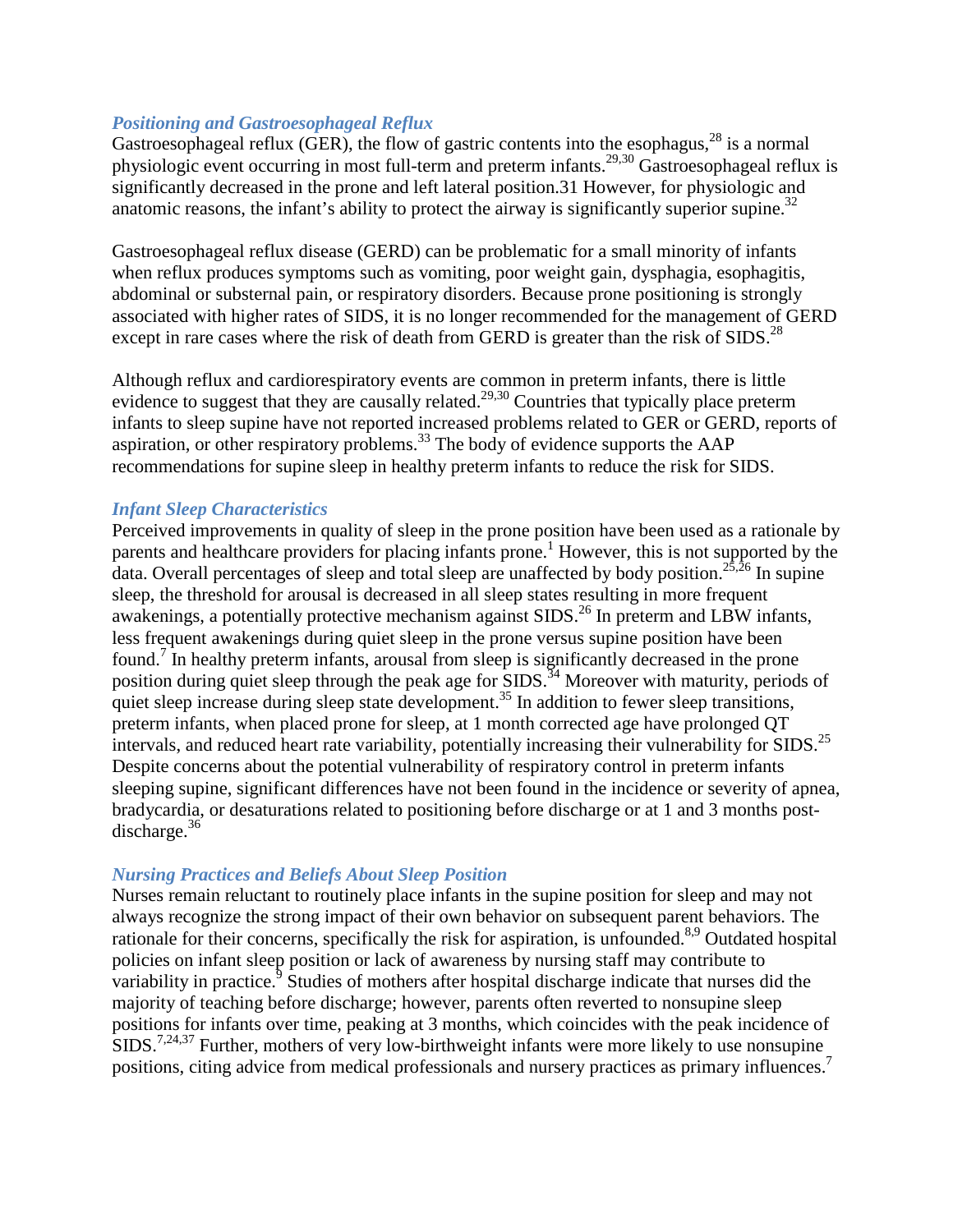Clearly, more attention needs to be paid to effective teaching of safe sleep practices in this vulnerable population.

Little is known about the knowledge and practice of NICU nurses in relation to infant sleep position and SIDS. Inconsistencies in practice and parent education regarding the best sleep position for infants who initially required intensive care may potentially place full-term and preterm infants discharged from the NICU at an increased risk for SIDS.

# PURPOSE OF THE STUDY

The purpose of this study was to explore and describe NICU nurses' self-reported knowledge, practices, and parent teaching regarding infant sleep position. The specific research questions were:

- 1. How are infants positioned for sleep (in the NICU)?
- 2. What is the rationale for this practice?
- 3. How are parents advised to position infants for sleep after hospital discharge?
- 4. What are the reasons for this advice?

# **METHODS**

This survey was conducted in 2 phases. Phase I consisted of the development of the survey questionnaire items, item revision, survey administration, content analysis of responses, further item refinement, and expert review. Phase II was the completion of the revised questionnaire by a new sample of NICU nurses. Institutional Review Board approval was obtained for both phases of this project. All responses were anonymous.

### *Phase I: Instrument Development and Initial Testing*

Instrument development was the first step in this study. No reliable and valid tools were found that addressed the topics of nurses' knowledge of and their practices regarding sleep positioning options, preferences, and rationales. Nine open-ended questions were written by the investigators based on "Back to Sleep" guidelines and experience on the topics of sleep position options for full-term and preterm infants. Questions also addressed the caregiver's rationale for the choice of position, practices related to cobedding of multiples, and instructions to parents before hospital discharge of their infants. The tenth and final question probed nurses' interest in learning more about all of these topics (Table 2).

The Phase I questionnaire was sent to a convenience sample of Level III and IV NICUs located in varying geographic locations in upstate New York. Questionnaire distribution and return was facilitated by practitioners at all sites. Registered nurses (RNs) working in these facilities' NICUs completed the questionnaire on a voluntary basis.

The content of the responses was analyzed using reported content analysis steps.<sup>38</sup> Three investigators, all advance practice nurses (APNs), worked independently to categorize the responses; thereafter, categorization was compared and found to have >99% agreement. The remaining minor disagreements were reconciled by the principal investigator.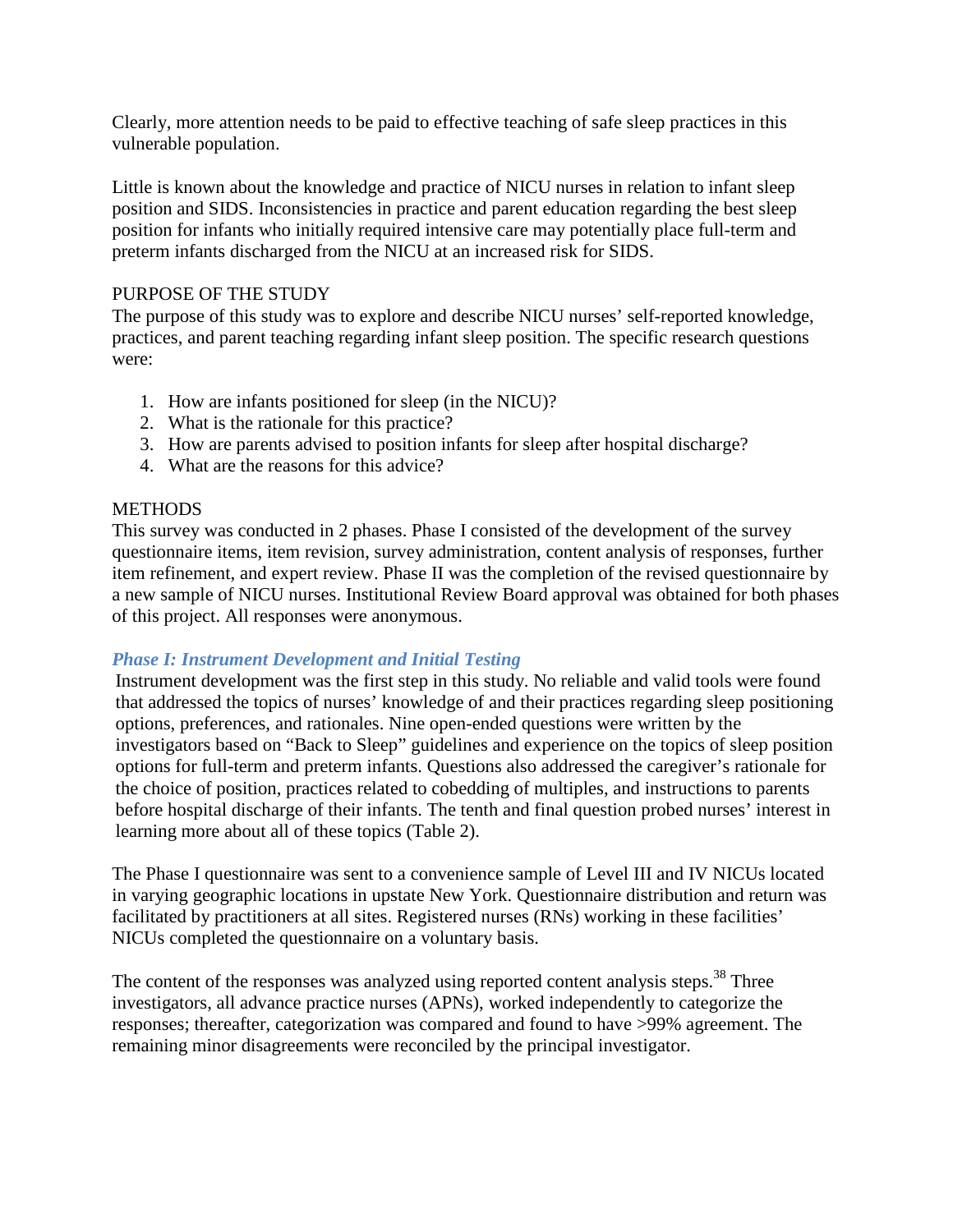#### **Table 2:** Phase I Survey Questionnaire on Infant Sleep Position

| 1. | Which sleep position is best for preterm infants?                                     |  |  |
|----|---------------------------------------------------------------------------------------|--|--|
|    | Supine $\frac{\qquad \qquad }{\qquad \qquad }$                                        |  |  |
|    |                                                                                       |  |  |
|    | Side-lying ____________                                                               |  |  |
|    | Why?                                                                                  |  |  |
| 2. | When should preterm infants begin to sleep supine?                                    |  |  |
| 3. | How are preterm infants typically positioned during sleep in your hospital's nursery? |  |  |
| 4. |                                                                                       |  |  |
| 5. |                                                                                       |  |  |
| 6. | What are your thoughts about cobedding twins and triplets?                            |  |  |
| 7. | Should full-term infants be positioned prone in certain cases? Why?                   |  |  |
| 8. | How are full-term infants typically positioned in your nursery?                       |  |  |
| 9. | How do you instruct parents to position their infant at home?                         |  |  |
|    | 10. Would you be interested in learning more about any of these issues?               |  |  |
|    | 11. If yes, which ones?                                                               |  |  |

The original 10 questions were revised and expanded using the analyzed data to improve clarity, precision, and to develop comprehensive response sets. Categories of responses identified during analysis became the response choices for the resulting multiple-choice questions. For example, the Phase I question, "Which sleep position is best for preterm infants? Why?" became 3 questions in the final survey. Question 1, "Please select the best sleep position for preterm infants" was followed by 6 possible position choices identified from completed questionnaires. Question 2 asked for the caregivers' rationale for choosing the prone position, and was followed by 7 specific rationales (developed from the initial questionnaire testing) and an open response of "other." Question 3 asked for the rationale for positioning an infant in a position other than prone, with an open format option for the response.

The revised items were sent to a panel of clinical and SIDS experts including 3 neonatologists, 3 APNs, 3 neonatal RNs, and a sociologist with SIDS expertise for assessment of face validity, readability, accuracy, completeness, and ease of completion. Minor revisions were then made based on their feedback, including the need for baseline demographics (level of nurse education and experience) that were incorporated into the final survey. Phase I was completed in 2003.

#### *Phase II: Final Survey Sampling Design*

The final 18-item questionnaire (Table 3) was distributed by mail to neonatal nurses at 4 NICUs that were not involved in the Phase I testing; 2 in New York and 2 in additional states. These institutions were identified through the American Association of SIDS Prevention Physicians (AASPP) contacts and met the same inclusion criteria as Phase I. The cover letter stipulated that the survey was voluntary and anonymous. Data collection occurred from November 2003 through April 2004. Surveys were returned to the principal investigator in bulk from each site.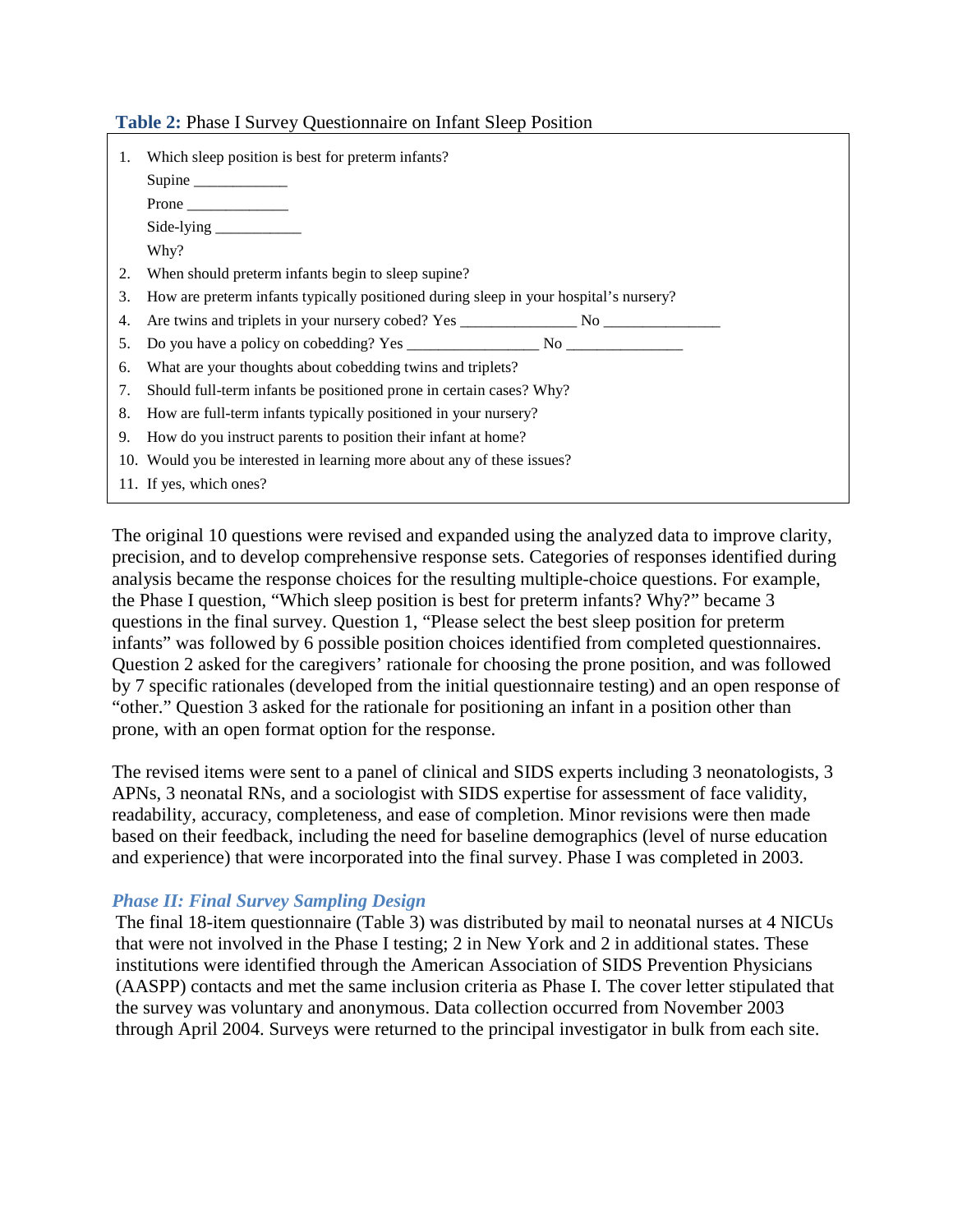# **Table 3:** Phase II Questionnaire on Infant Sleep Position

I

|                                                                                                          | 1. Please select the best sleep position for <b>premature</b> infants                         |  |  |  |  |
|----------------------------------------------------------------------------------------------------------|-----------------------------------------------------------------------------------------------|--|--|--|--|
| a. Prone                                                                                                 | d. Side                                                                                       |  |  |  |  |
| b. Supine                                                                                                | e. All positions                                                                              |  |  |  |  |
| c. Side or supine                                                                                        | f. Prone or side                                                                              |  |  |  |  |
|                                                                                                          | 2. If you selected prone, please select any of the following reasons (may choose more than 1) |  |  |  |  |
| a. Improved oxygenation                                                                                  |                                                                                               |  |  |  |  |
| b. Feeding tolerance                                                                                     |                                                                                               |  |  |  |  |
| c. Comfort of breathing                                                                                  |                                                                                               |  |  |  |  |
|                                                                                                          | d. Developmental (upper body tone, comfort, organization, sleep better)                       |  |  |  |  |
| e. Less apnea and bradycardia                                                                            |                                                                                               |  |  |  |  |
| f. Improved respiratory mechanics (chest/lung expansion, thoracoabdominal synchrony)                     |                                                                                               |  |  |  |  |
| g. Airway patency                                                                                        |                                                                                               |  |  |  |  |
|                                                                                                          |                                                                                               |  |  |  |  |
|                                                                                                          |                                                                                               |  |  |  |  |
|                                                                                                          | 4. Typical sleep position(s) of <b>premature</b> infants in the NICU                          |  |  |  |  |
| a. Prone e. Supine or side                                                                               |                                                                                               |  |  |  |  |
| b. Supine f. Prone until close to discharge                                                              |                                                                                               |  |  |  |  |
| c. Side g. Prone or side                                                                                 |                                                                                               |  |  |  |  |
| d. All positions                                                                                         |                                                                                               |  |  |  |  |
|                                                                                                          | 5. When should <b>premature</b> infants begin to sleep supine? (may choose more than one)     |  |  |  |  |
| a. Anytime with proper positioning                                                                       |                                                                                               |  |  |  |  |
| b. Never                                                                                                 |                                                                                               |  |  |  |  |
| c. Between 34 to 36 weeks                                                                                |                                                                                               |  |  |  |  |
| d. After 37 weeks                                                                                        |                                                                                               |  |  |  |  |
|                                                                                                          | e. When placed in open crib, maintaining temperature                                          |  |  |  |  |
| f. When good head control is developed                                                                   |                                                                                               |  |  |  |  |
| g. When weight reaches 1800 grams                                                                        |                                                                                               |  |  |  |  |
|                                                                                                          |                                                                                               |  |  |  |  |
| 6. Is cobedding of multiples practiced in your NICU?                                                     |                                                                                               |  |  |  |  |
| a. Yes                                                                                                   | b. No                                                                                         |  |  |  |  |
|                                                                                                          | 7. Does your NICU have a written policy on cobedding multiples?                               |  |  |  |  |
| a. Yes                                                                                                   |                                                                                               |  |  |  |  |
| b. No                                                                                                    |                                                                                               |  |  |  |  |
| c. Don't know                                                                                            |                                                                                               |  |  |  |  |
|                                                                                                          | 8. What is your opinion on cobedding multiples in the NICU.                                   |  |  |  |  |
| a. Approve                                                                                               |                                                                                               |  |  |  |  |
| b. Disapprove                                                                                            |                                                                                               |  |  |  |  |
| c. No opinion/neutral                                                                                    |                                                                                               |  |  |  |  |
|                                                                                                          | 9. If you approve of cobedding, select any of the following list of reasons:                  |  |  |  |  |
| a. Parents like to see their infants together                                                            |                                                                                               |  |  |  |  |
| b. Calming/comforting for infants                                                                        |                                                                                               |  |  |  |  |
| c. Less episodes of apnea and bradycardia<br>d. Beneficial for infants (growth, temperature maintenance) |                                                                                               |  |  |  |  |
|                                                                                                          |                                                                                               |  |  |  |  |
|                                                                                                          |                                                                                               |  |  |  |  |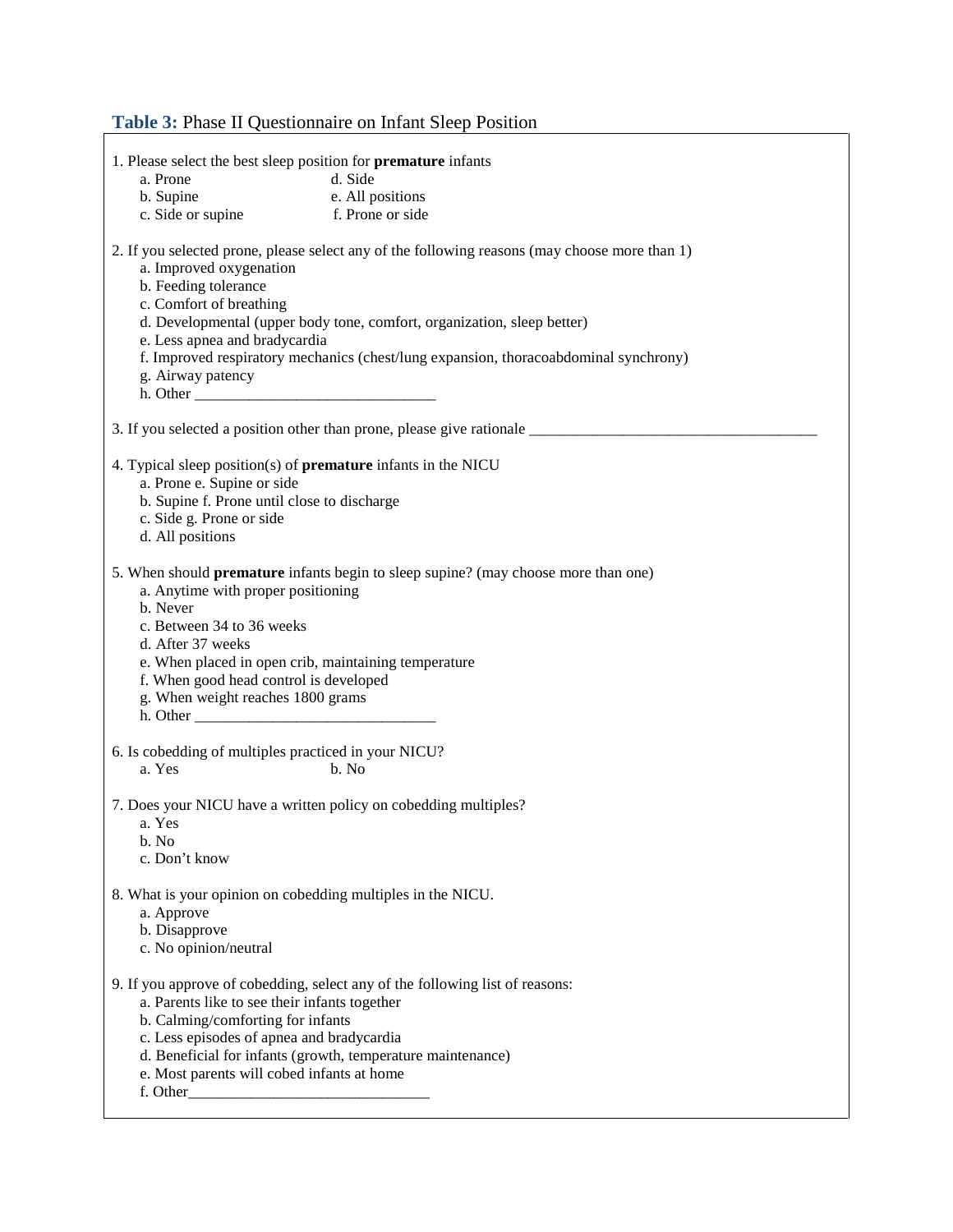10. If you disapprove of cobedding multiples, select any of the following reasons: a. Overstimulating for infants b. Difficult to provide care c. Increases risk for SIDS, inconsistent message for parents d. Increased risk for infection e. Identification errors (medication, equipment, feeding) f. Most parents choose not to cobed infants at home g. Other 11. Typical sleep position of **term** infants in NICU a. Prone until stable d. Side b. Supine or side e. Prone or side c. All positions f. Supine 12. Should **term** infants be placed prone for sleep in certain cases? a. Yes b. No 13. If answered yes to question 12, choose any of the following reasons: a. Reflux b. Upper airway anomalies that cause obstruction in prone position c. Irritability/inconsolability d. Neurologic impairment (e.g., hypotonia) e. Respiratory distress f. Spinal defects g. While awake and observed for developmental purposes h. Other 14. Which of the following most closely resemble the instructions that you give to parents about infant sleep position after discharge? a. Always place infant to sleep on back b. Back or side for sleep c. Whatever position the infant is most comfortable sleeping is best d. Side with positioning rolls e. Please list any other instructions regarding infant positioning or sleep environment not listed above: 15. Does your unit have a policy on infant sleep positioning? a. Yes b. No c. Don't know 16. Do you use written discharge instructions that include instructions for infant sleep positioning on your unit? a. Yes b. No If answered yes, do they include specific instructions for sleep positioning of **premature** infants? a. Yes b. No 17. Would you be interested in learning more about any of the topics mentioned in this survey? a. Yes b. No c. Don't know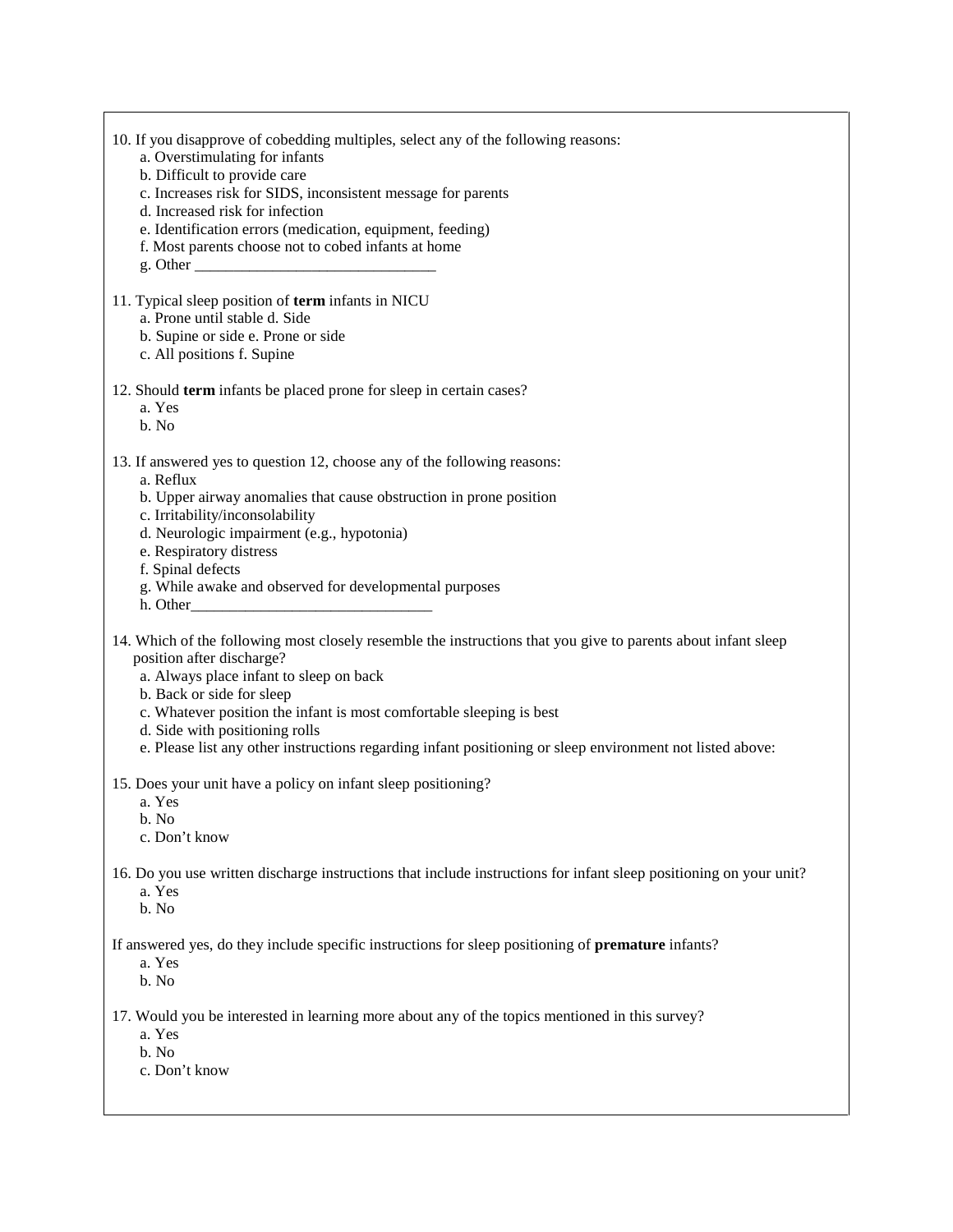| 18. If answered yes please select from the following list of topics:<br>a. Indications for positioning term infants prone<br>b. Recommendations for elevating head of bed<br>c. Cobedding research/issues<br>d. Recommendations for positioning of premature infants<br>e. SIDS statistics since "Back to Sleep" campaign<br>f. Developmental effects of positioning<br>g. Specific problems related to prone positioning<br>h. When to place premature infants supine for sleep<br>i. Physiologic effects of prone positioning in neonates<br>j. Premature versus term positioning<br>k. Current recommendations for sleep positioning of infants<br>1. Current findings supporting the current recommendations<br>m. All topics mentioned on questionnaire |            |          |  |  |  |  |
|--------------------------------------------------------------------------------------------------------------------------------------------------------------------------------------------------------------------------------------------------------------------------------------------------------------------------------------------------------------------------------------------------------------------------------------------------------------------------------------------------------------------------------------------------------------------------------------------------------------------------------------------------------------------------------------------------------------------------------------------------------------|------------|----------|--|--|--|--|
| 19. Nursing Education/Degree(s):                                                                                                                                                                                                                                                                                                                                                                                                                                                                                                                                                                                                                                                                                                                             |            |          |  |  |  |  |
| a. Associates                                                                                                                                                                                                                                                                                                                                                                                                                                                                                                                                                                                                                                                                                                                                                | d. Diploma |          |  |  |  |  |
| b. Bachelors                                                                                                                                                                                                                                                                                                                                                                                                                                                                                                                                                                                                                                                                                                                                                 | e. Masters |          |  |  |  |  |
| c. Doctorate                                                                                                                                                                                                                                                                                                                                                                                                                                                                                                                                                                                                                                                                                                                                                 |            | f. Other |  |  |  |  |
| 20. Years of nursing experience                                                                                                                                                                                                                                                                                                                                                                                                                                                                                                                                                                                                                                                                                                                              |            |          |  |  |  |  |

Postscript for phase II survey: This questionnaire was developed at St. Joseph's Hospital for phase II of this study. This instrument has since undergone further development for use in part 2 of an ongoing research project, which will measure effectiveness of an educational program on SIDS, developed by the researchers and targeting NICU nurses. This project is in collaboration with the Georgia SIDS Project and funded by the AAP CATCH committee. Special thanks to Kathi Peeke MS, RCN, Dr. Rachel Moon, Dr. Eve Colson, and Cynthia Squillace, CSW for their contributions in questionnaire development.

# *Sample Size Calculation*

To determine the sample size necessary to detect a significant difference in the reported rate of correct advice given in practice (actual advice given) compared to the postulated rate of correct advice given (assumed to be 90%) a power analysis was calculated. The postulated rate of correct advice given (90%) conservatively allows for the possibility that the nonsupine sleep position was indicated and correctly advised in up to 10% of infants, reasons for which may include GER or airway anomalies. A 10% absolute risk difference (80% vs. 90%) was considered clinically significant and used in the sample size calculation. For 80% power,  $\alpha$  < 0.05 and 10% absolute risk difference, a sample of 219 respondents was needed. Sample size was increased to allow for <100% response rate. Follow-up rates in this self-administered questionnaire, distributed without incentive for completion (monetary or otherwise), were anticipated to be between 45% and 65%, raising the number of questionnaires needed to 487 to 336, respectively.

### *Data Analysis*

Statistical analyses were performed using STATA version 8.0 (StataCorp LP, College Station, Tex). Data fields were screened for obviously erroneous entries and missing data points. Bivariate analyses were performed using the  $\chi^2$  test for categoric variables. The Fisher's exact test was used where the expected value of any cell was <5. Results were considered significant at a 2-sided, P < 0.05. Logistic regression was used to identify factors independently associated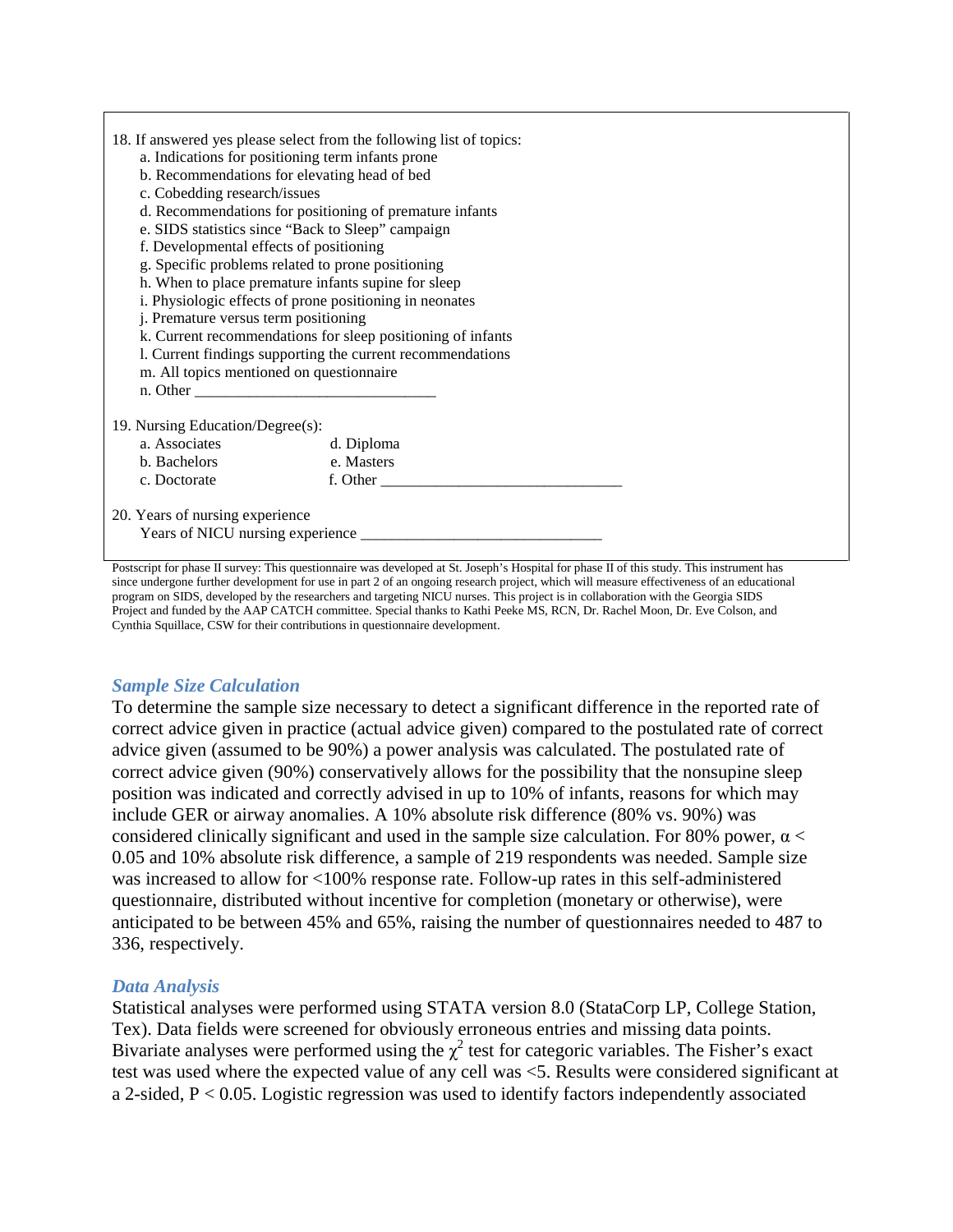with advising supine sleep position at NICU discharge. In the logistic regression model, the presence of a unit policy on sleep position and years of nursing experience (>6 years) were analyzed as dichotomous variables; nursing degree was analyzed as a categoric variable. Logistic regression results are presented as an odds ratio (OR), the relative odds of advising supine sleep position at NICU discharge.

### RESULTS

In Phase I, 157 of a possible 318 nurses completed the questionnaire, yielding a 49% response rate. Phase II completion and return rate was  $48\%$  (n = 95) of a possible 196 nurses on staff. Thus, from the 9 participating centers, 252 (49%) of the 514 nurses completed questionnaires. This response rate is consistent with other surveys on infant sleep position.<sup>9,39</sup> Data from Phase I and Phase II were combined for final analyses. Phase I responses were codified to facilitate analysis and added to Phase II data because the instruments varied between Phase I and Phase II. Demographics, nursing education, and experience represent Phase II respondents only.

# *Nurses' Perception of "Best" Sleep Position for Preterm Infants*

Supine position was identified as the best sleep position for preterm infants in 5.1% of respondents (13/251), a response that did not vary by center, years of NICU experience, years of general nursing experience, or nursing degree. Among the 95% of respondents choosing a nonsupine sleep position, neonatal nurses identified the best sleep position as prone (65%), prone or side (12%), all positions (10%), supine (5%), and side (3%).

The nurses identified the following rationale for readiness for supine sleep by preterm infants: anytime with proper positioning (29%), when maintaining body temperature in an open crib (25%), at 34 to 36 weeks PMA (15%), after 37 weeks PMA (13%), close to discharge (11%), when respiratory status is stable (6%), within 2 weeks of discharge (2%), when weight reaches 1800 grams (2%), when good head control is developed (2%), when tolerating feedings (2%), and never (1%) (Table 4).

| Response*                   | $\mathbf n$ |                             |
|-----------------------------|-------------|-----------------------------|
| Anytime/proper position     | 78          | 29                          |
| Open crib, maintaining temp | 65          | 25                          |
| Between 34 to 36 weeks      | 38          | 15                          |
| After 37 weeks              | 33          | 13                          |
| Close to discharge          | 31          | 11                          |
| Stable respiratory status   | 18          | 6                           |
| Within 2 weeks of discharge |             | $\mathcal{D}_{\mathcal{L}}$ |
| 1800 grams                  |             | $\mathfrak{D}$              |
| Good head control           |             | 2                           |
| Tolerating feedings         |             | 2                           |
| Never                       |             |                             |

**Table 4:** Neonatal Nurses' Response to Question, "When Should Premature Infants Begin to Sleep Supine?"

\*Nurses could select more than 1 response.

Typical sleep positions chosen for preterm infants in the NICU were all positions (35%), prone (22%), prone or side (23%), prone until close to discharge (10%), side (1%), supine (5%), and supine or side (4%). Typical sleep positions chosen for full-term infants in the NICU were supine (40%), side or supine (30%), all positions (18%), and side (8%). Reflux was cited as the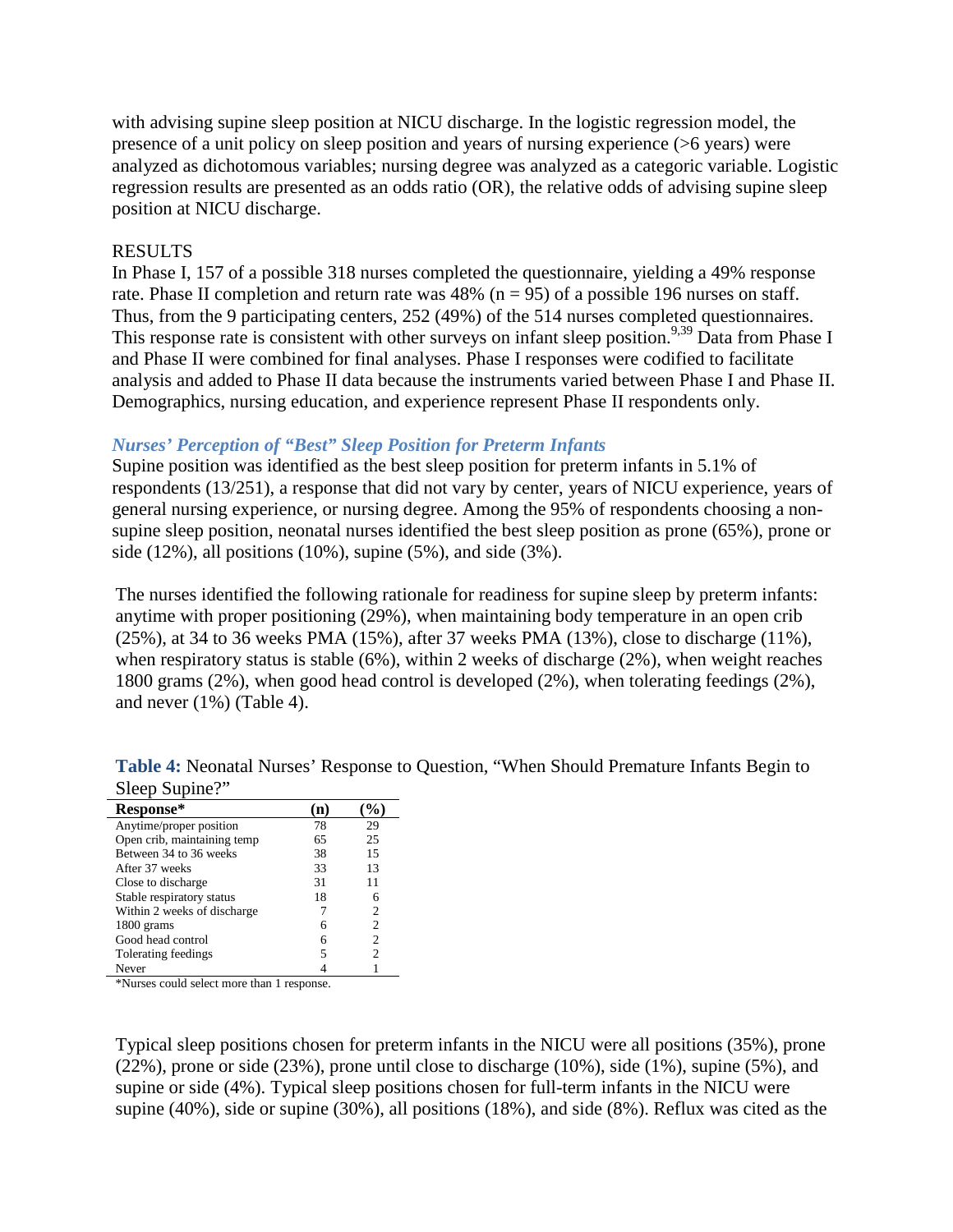most common reason to place a full-term infant prone (45%), followed by upper airway anomalies (40%), respiratory distress (29%), inconsolability (28%), and tummy time (17%) (Fig 1).



**Figure 1:** Rationale for prone positioning of full-term infants

Cobedding was practiced by 53% of the respondents. A majority of nurses in the 6 units that practiced cobedding approved of it, compared to a minority of nurses in the 5 units that did not practice cobedding. Approval of cobedding was greater among nurses with >5 years experience compared to less experienced nurses (75% vs. 51%,  $\chi^2 = 12.6$ ; P = 0.05). There was no association between the highest nursing degree held by the respondent and his or her approval of cobedding.

### *Nurses' Self-Report of Discharge Teaching Content*

Only 52% of the respondents advised parents to place their infant(s) exclusively supine after NICU discharge. Among respondents, 38% reported teaching parents that either side or supine was acceptable. An additional 9% instructed parents to place their infant exclusively in the side position, and 1% answered any position the infant preferred (Fig 2). Among 239 nurses responding that supine sleep position was not optimal for premature infants, 122 (51%), recommended supine position only after hospital discharge. There was significant variation in the proportion of respondents recommending supine sleep position at discharge by center (range, 0% to 96.5%,  $\chi^2 = 137.1$ ; P < 0.0001) (Fig 3) and by nursing degree (masters degree, 57%; bachelors degree, 30%; associates degree, 63%; and diploma, 33%;  $\chi^2 = 7.8$ ; P < 0.05) (Table 5). Controlling for differences in nursing degree and years of nursing experience, respondents working in centers that have a written policy on sleep position were more likely to advise parents to place their infants supine for sleep at NICU discharge (adjusted OR, 4.3; 95% confidence interval [CI], 1.7 to 11.2).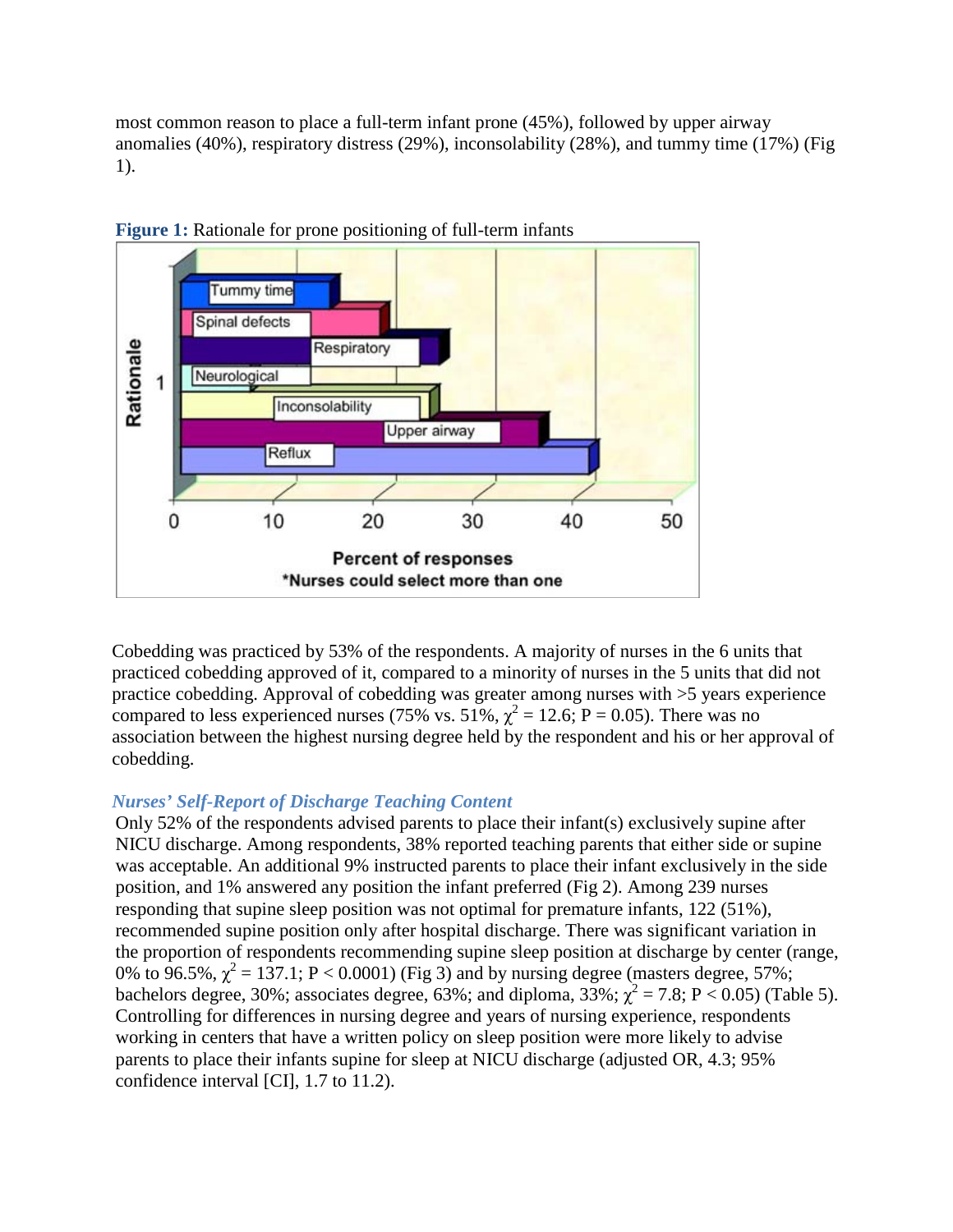

- 
- $\square$  Whatever position the infant is most comfortable in
- $\Box$  Side with positioning rolls



**Figure 3:** Nurses' self-report of discharge instructions given to parents.<br>  $\Box$  Other (Side, Back or side, Any/Infant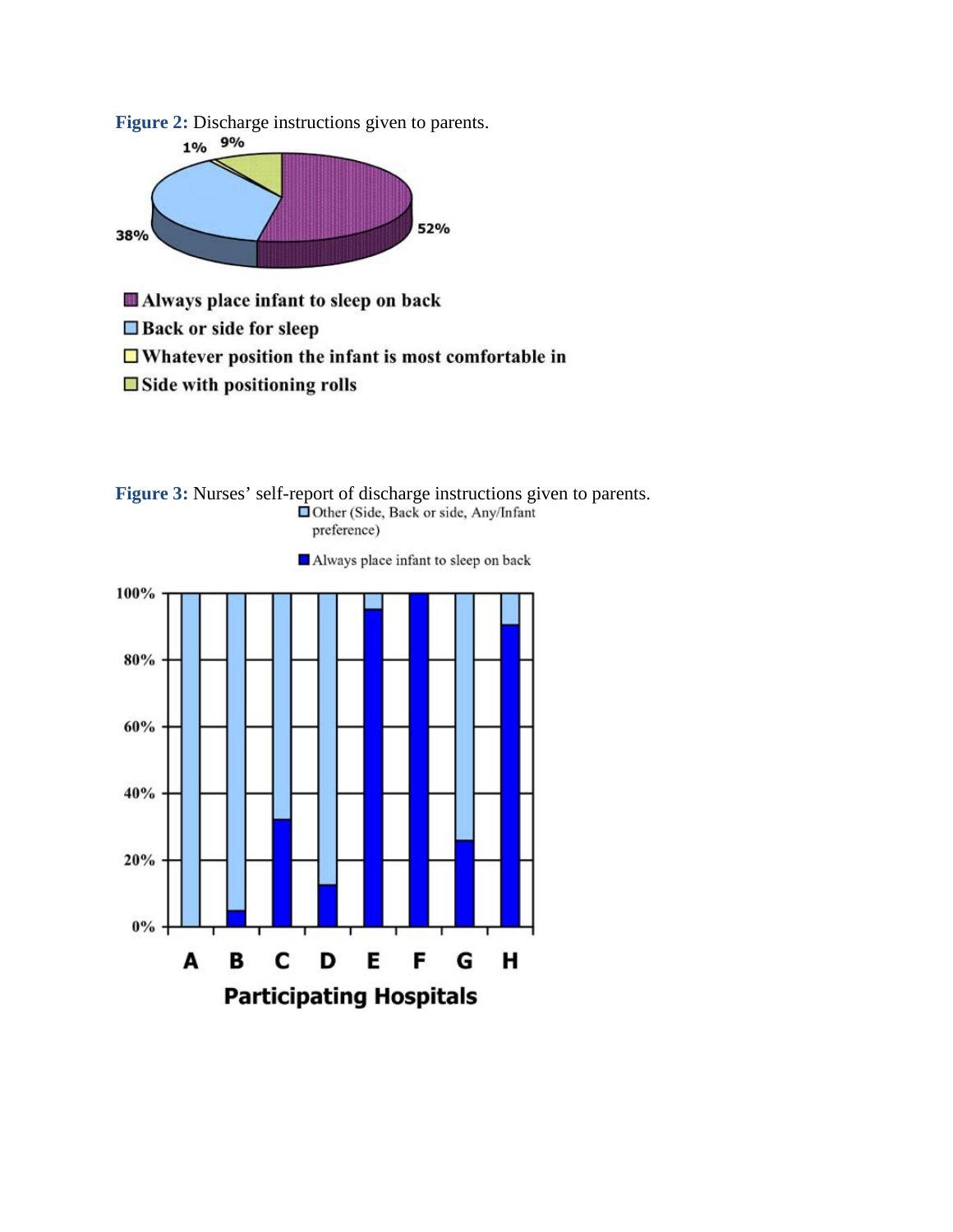| I Reserve of Ome I oney on Fuevice Regarding Imam Dicep I osition |                   |                         |  |  |
|-------------------------------------------------------------------|-------------------|-------------------------|--|--|
|                                                                   | <b>Odds Ratio</b> | 95% Confidence Interval |  |  |
| <b>Highest Educational Degree</b>                                 |                   |                         |  |  |
| Associate                                                         | Referent          |                         |  |  |
| <b>Bachelors</b>                                                  | 0.3               | $0.1 \text{ to } 0.8$   |  |  |
| Diploma                                                           | 0.4               | $0.1 \text{ to } 1.7$   |  |  |
| <b>Masters</b>                                                    | 0.7               | $0.1 \text{ to } 4.2$   |  |  |
| <b>Years NICU Nurse Experience</b>                                | 1.6               | $0.5 \text{ to } 5.4$   |  |  |
| Presence of Unit Policy                                           | 4.3               | 1.7 to 11.2             |  |  |

**Table 5:** Results of Logistic Regression Examining Effect of Education, Experience, and Presence of Unit Policy on Advice Regarding Infant Sleep Position

A small minority of nurses in this study mentioned secondary AAP recommendations including tummy time, avoiding soft surfaces, or loose bedding. However, none of the nurses mentioned protecting infants from exposure to cigarette smoke, overheating, or bed sharing.

Of the nurses surveyed, 59% had a definite interest in receiving continuing education on safe sleep positioning for infants, whereas 41% were either uncertain or disinterested. Interest in continuing education on sleep position was inversely related to years of nursing experience. Nurses with ≤5 years experience, compared to more experienced nurses, were most likely to request further education on safe sleep positioning  $(79.2\% \text{ vs. } 50.6\%$ , respectively,  $P < 0.001$ ). Topics requested most frequently included cobedding multiples, readiness for preterm infants sleeping supine, indications for full-term infants sleeping prone, and all topics mentioned on questionnaire.

# DISCUSSION

In this survey, 95% of NICU nurses identified a nonsupine sleep position as optimal for full-term and preterm infants by using a rationale that is consistent with recognized physiologic benefits of prone or side positioning for NICU infants during the acute stage of their illness. These rationales have the potential to be generalized and misapplied to well convalescent infants, in whom the supine position is the safest option.

Continued prone or side-lying placement after discharge is a significant modifiable risk for SIDS in these vulnerable infants. However, only 52% of neonatal nurses advised parents to place their infant supine for sleep after NICU discharge, a finding that is inconsistent with AAP guidelines. Those nurses who encouraged supine sleep at the time of discharge did not practice this consistently. Nurses' hesitancy to embrace the AAP recommendations is consistent with the findings of others.  $9,10,39$ 

Findings regarding the typical positioning of preterm and full-term infants in the NICU show that there are a variety of positions used by the nurses surveyed. The rationale for each position was not requested, limiting the interpretation of this survey. However, it is alarming that the use of supine alone (the position currently recommended as safest) was reported by only 5% of nurses caring for preterm infants. In full-term infants, nurses reported that only 40% are typically positioned supine and that the side-lying position is quite prevalent (>30%).

When asked when preterm infants could sleep supine, most nurses stated at 34 to 36 weeks PMA, within a few weeks of discharge, when tolerating feeds, or able to maintain body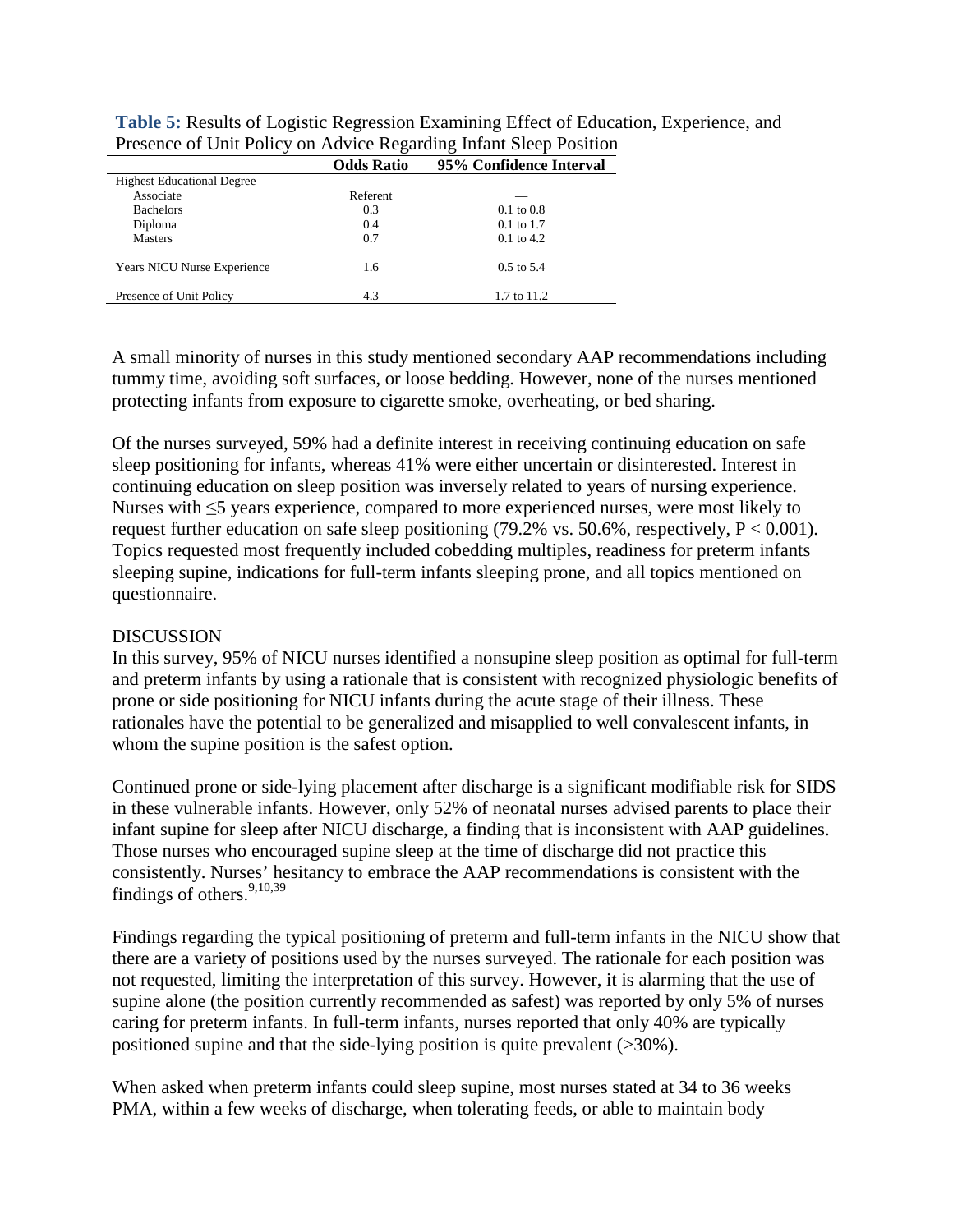temperature in an open crib. Until national guidelines regarding the timing and safety of supine position for healthy preterm infants are developed, nursing practice regarding transitioning infants from prone to supine position is likely to remain inconsistent.

Despite recommendations by the SIDS Global Strategy Task Force in 1995, our findings are consistent with those of others who have reported that in the NICU infants have not consistently been positioned supine as early as possible, nor has sufficient emphasis been placed on supine positioning in the hospital before discharge home.<sup>33</sup> Until specific criteria for assessing readiness for supine positioning are established, AAP guidelines reinforce the call for healthcare professionals in NICUs to implement recommendations for supine sleep well before an anticipated hospital discharge.<sup>4</sup>

A major knowledge deficit that emerged from the study regarding infant sleep positioning involved indications for placing infants in the prone position. Recent recommendations do not advise prone sleep for infants with GER or GERD, unless the risks of reflux outweigh the increased risk for SIDS.<sup>28</sup> Despite this recommendation, "reflux" was the most frequent rationale given for prone positioning. Recommended exceptions for supine positioning such as upper airway anomalies resulting in obstruction in the supine position, and "tummy time" used to reduce morbidity from overuse of supine positioning, were rarely mentioned by respondents.<sup>3,22</sup>

The recommendations given to parents regarding best sleep position for infants after NICU discharge varied widely, a finding that replicates results of others.<sup>24,40</sup> Nursing policy was mentioned frequently as a rationale for hospital sleep position and respondents working in a NICU with written guidelines on sleep position were more likely to advise supine positioning for sleep at home.

Although policy plays an important role in compliance, conflicting messages may be given to parents if nurses are not convinced of the rationale.<sup>23</sup> We speculate that nursing attitudes may be amenable to education and could result in practice changes. This may be a good first step in reorienting families away from prone position in the NICU and toward supine sleep positioning at home.

In 2000 the National Association of Neonatal Nurses (NANN) cautioned against the practice of cobedding multiples until further research was available and advised units choosing to cobed multiples to do so under a research protocol.<sup>27</sup> The prevalence of cobedding multiples is troublesome because multiple births are becoming more frequent and are often associated with prematurity and LBW, factors that are known to increase the risk for SIDS.<sup>41</sup> No data exist that support the benefits of cobedding. Despite this, the majority of nurses in each of the 6 units that practiced cobedding approved of the practice.

Consistent with the findings of others,  $39$  this survey documented that the unstable side-lying sleep position is used exclusively or in combination with the supine position and was recommended frequently by nurses to parents for use after NICU discharge. This is especially alarming, given the escalated risk of SIDS in side-sleeping LBW and preterm infants.<sup>5,13</sup>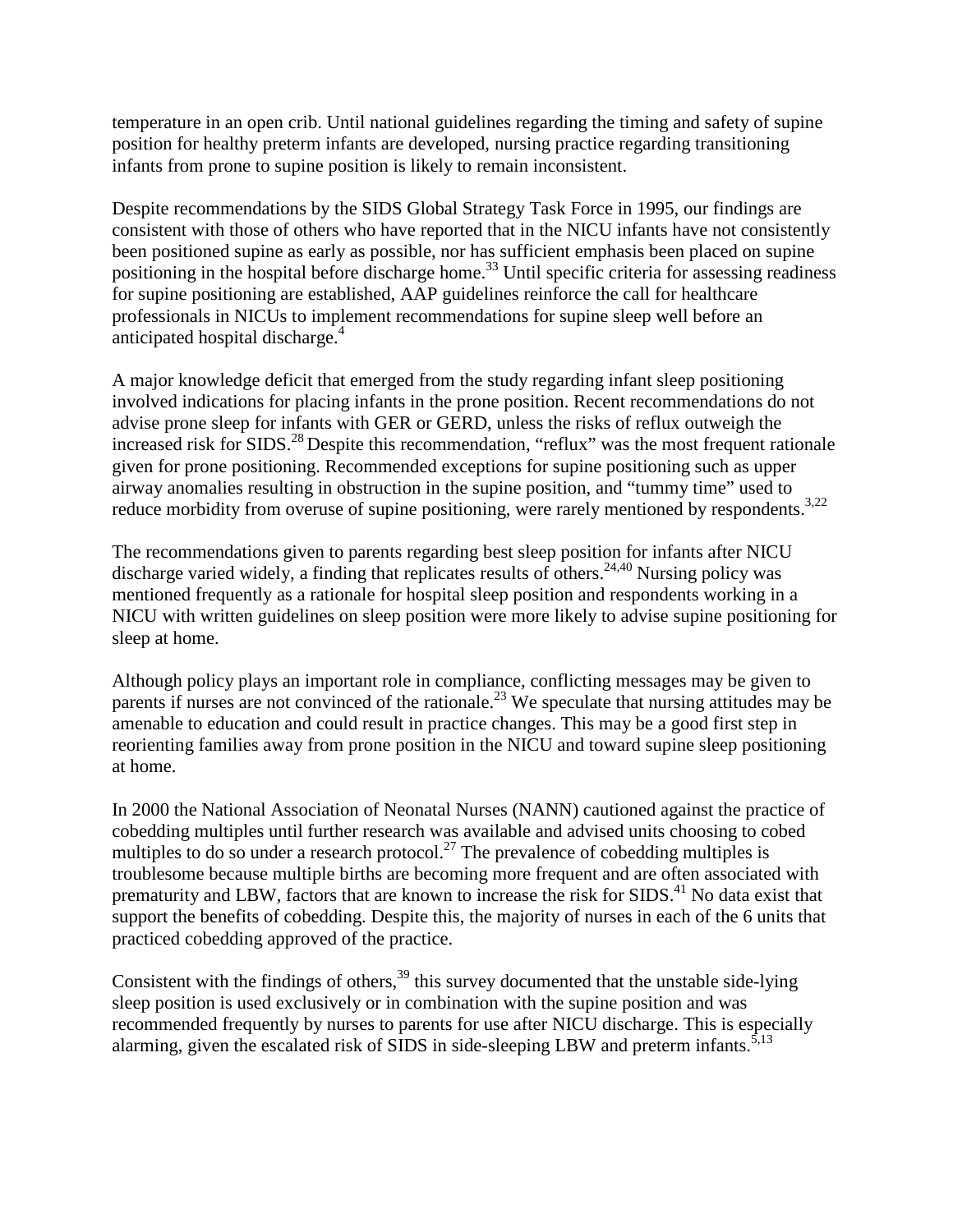### STRENGTHS AND LIMITATIONS

The questionnaire was carefully and systematically developed with input from both content experts and practicing nurses, leading to item responses that reflected current practices. This study broadens our understanding of sleep preferences by encouraging nurses to respond openly to a wide variety of sleep position issues. Their responses provide a clear and coherent description of NICU nursing knowledge and self reports of practice. In addition to an adequate sample size, the representation of NICU nurses from a broad geographic area in several states and demographic populations increases the ability to generalize these findings.

The survey nature of the research, reliance on nurses' self-report, and the low response rate (49%) (although consistent with the response rate achieved in other surveys on infant sleep position) are limitations of this study. A low response rate has the potential to introduce selection bias.<sup>9,39</sup> If respondents differed significantly from non-respondents the ability to generalize study findings to all neonatal nurses in the United States would be limited. Self-report instruments, such as the survey used in this study, may introduce reporting bias if respondents answered the survey questions on some basis other than what the items were designed to measure. Response bias could be further reduced if direct observation of nursing practice and parent education had been carried out. The convenience sample also limits the ability to generalize study findings.

The survey instrument could be improved by specifying gestational age, stage of illness, and describing the severity of GER or GERD. Exceptions to sleeping supine could have included preterm infants. Post-hoc analysis of reliability and validity was not done. Despite these limitations, which warrant further research, the information generated by this study adds to the knowledge of these topics.

### IMPLICATIONS FOR PRACTICE AND RESEARCH

This study reveals inconsistencies in the self-reported practices of NICU nurses with current national guidelines published by the AAP and NANN. Neonatal nurses have a powerful opportunity to educate families about the risks for SIDS. Nurses also have a responsibility to model evidence-based strategies to reduce those risks.

Clear policies regarding infant sleep practices must be written and enforced. Parent education needs to be an integral part of the policy. Role modeling sleep practices in the hospital and instructions regarding safe bedding materials must also be included.23 Educational interventions emphasizing the importance of safe sleep practices for NICU infants and the potential impact that role modeling in the hospital and discharge education have on parent practices at home requires further study to enhance understanding of these phenomena.

Neonatal nurses routinely care for critically ill infants in prone position and must assess readiness for transition to supine positioning. The appropriate timing for this transition requires additional study. The physiologic benefits of prone positioning for critically ill infants are often observed by NICU nurses, and may contribute to a lack of appreciation for emphasizing precautions to prevent SIDS after discharge, which are intangible.

Recent estimates suggest that formerly preterm infants comprise 25% of the populationattributable risk for  $\overline{SIDS}^{41}$  If this estimate is accurate and one assumes that based on the results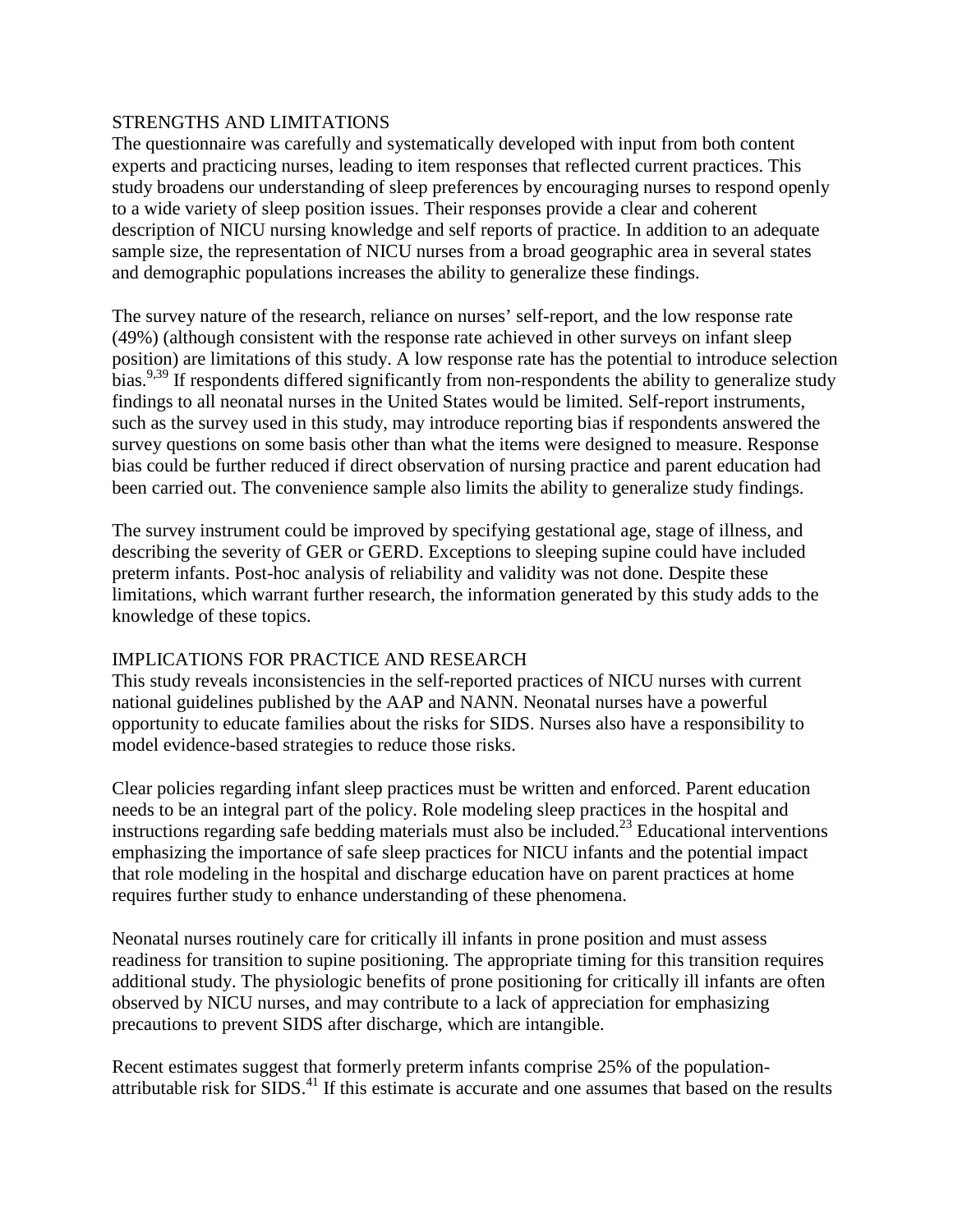of this study 48% of formerly preterm infants are placed to sleep in a nonsupine position, then it is estimated that up to 310 SIDS deaths every year could potentially be prevented by effectively teaching caregivers to place infants supine for sleep during the convalescent stage of illness in and after discharge from the NICU.<sup>41</sup> Assumptions used in calculation of population-attributable risk of SIDS for nonsupine sleep position compared to supine position include: 4,091,063 births of which 7.9% were LBW<sup>41</sup>; United States SIDS rate of 0.57 per 1000 infants<sup>41</sup>; a 5 times greater risk (OR) of SIDS among LBW versus normal birthweight infant<sup>12</sup>; and a 2.6 times greater risk (OR) of SIDS among nonsupine versus supine infants sleeping.12

Neonatal nurses recognize nonsupine positioning as optimal for infants requiring intensive care during the acute stage of their illness. However, after recovery from this illness nurses continue to give advice that is inconsistent with the national recommendations. This finding is alarming, given that the "Back to Sleep" campaign was 10 years old at the time these data were collected. If nurses model back to sleep practices in the NICU and educate parents about the hazards of nonsupine sleep before hospital discharge, a reduction in the incidence of SIDS among former NICU patients may be possible. Although former preterm and LBW infants now comprise a growing proportion of all infants dying of SIDS, with appropriate education, nurses in the NICU will be better equipped to teach parents safe sleep practices. SIDS rates among this vulnerable population could parallel the reduction seen after the original "Back to Sleep" campaign.

# ACKNOWLEDGMENTS

We would like to express our gratitude to all nurses and physicians who participated in the survey and for the support from the following centers: Brooklyn Hospital Center, Brooklyn, New York; Children's Healthcare of Atlanta, Atlanta, Georgia; Crouse Hospital, Syracuse, New York; Evanston Northwestern Health Center, Chicago, Illinois; Golisano Children's Hospital at Strong, Rochester, New York; Vassar Brothers' Hospital, Poughkeepsie, New York; Wilson Memorial Hospital, Binghamton, New York, and Women and Children's Hospital of Buffalo, Buffalo, New York. Particular gratitude is noted for the support and assistance of the American Association of SIDS Prevention Physicians, as well as the numerous individuals at St. Joseph's Hospital Health Center, Syracuse, New York, without whose love, patience, and support this work would not have been possible.

### REFERENCES

- 1. Willinger M, Ko CW, Hoffman HJ, Kessler RC, Corwin MJ. Factors associated with caregivers' choice of infant sleep position, 1994–1998: The National Infant Sleep Position Study. JAMA 2000;283:2135–2142.
- 2. American Academy of Pediatrics Task Force on Infant Positioning and SIDS. Pediatrics. 1992;89:1120–1126.
- 3. American Academy of Pediatrics Task Force on Infant Sleep Position and Sudden Infant Death Syndrome. Changing concepts of sudden infant death syndrome: implications for infant sleeping environment and sleep position. Pediatrics 2000;105:650–656.
- 4. American Academy of Pediatrics Task Force on Sudden Infant Death Syndrome. The changing concept of sudden infant death syndrome: diagnostic coding shifts, controversies regarding the sleeping environment, and new variables to consider in reducing risk. Pediatrics 2005;116:1245–1255.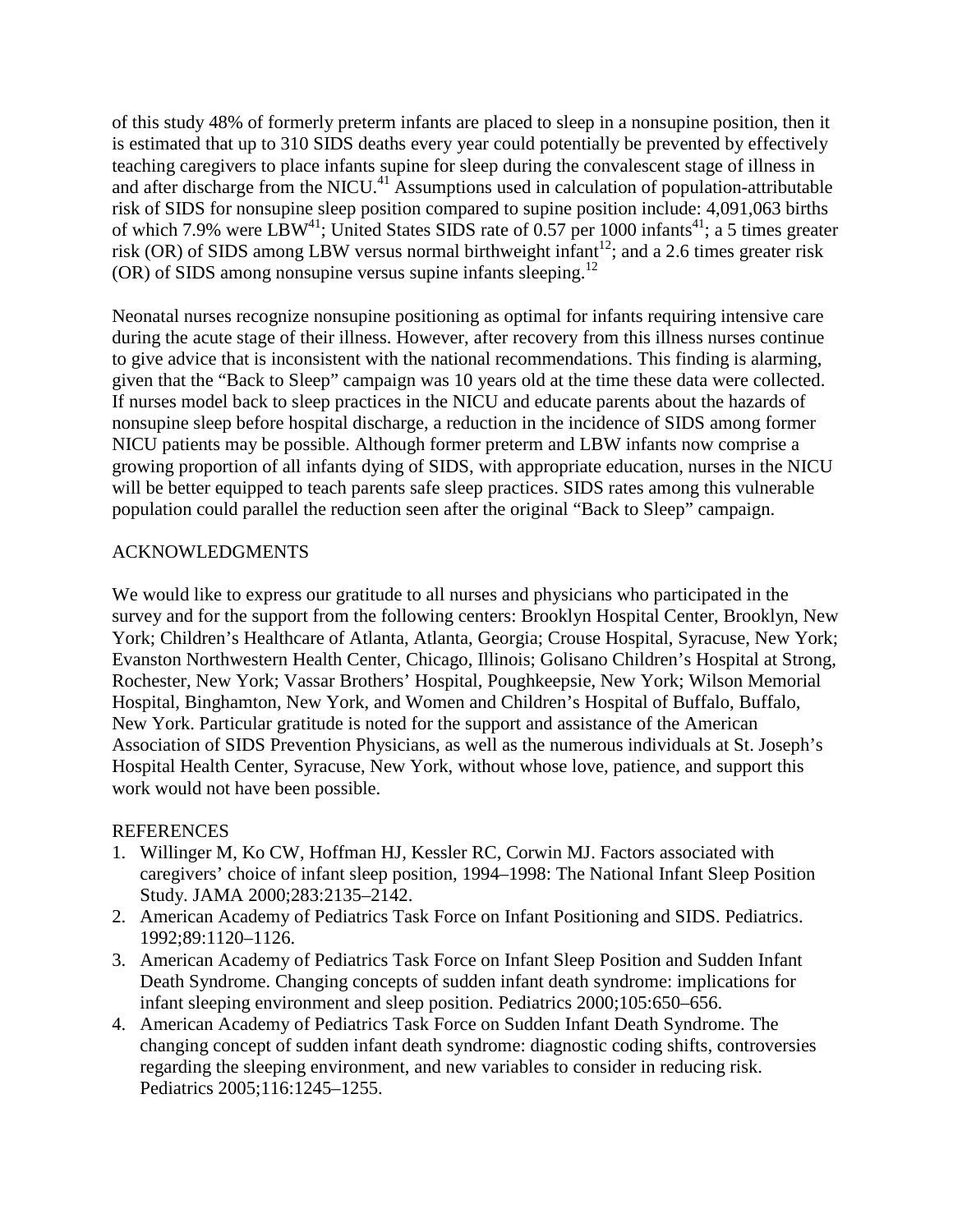- 5. Oyen N, Markstad T, Skaerven R, Irgens LM, Helweg-Larsen K, et al. Combined effects of sleeping position and prenatal risk factors in sudden infant death syndrome: the Nordic Epidemiological SIDS Study. Pediatrics 1997;100:613–621.
- 6. Colson ER, Bergman DM, Shapiro E, Leventhal JH. Position for newborn sleep: associations with parents' perceptions of their nursery experience. Birth 2001;28:249–253.
- 7. Vernacchio L, Corwin MJ, Lesko SM, Vezina RM, Hunt CE. Sleep position of low birth weight infants. Pediatrics 2003;111:633–640.
- 8. Brenner RA, Simons-Morton BG, Bhaskar B, Mehta N, Melnick VL, et al. Prevalence and predictors of the prone sleep position among inner-city infants. JAMA 1998;280:341–346.
- 9. Bullock LF, Mickey K, Green J, Heine A. Are nurses acting as role models for the prevention of SIDS. MCN Am J Matern Child Nurs. 2004;29:172–177.
- 10. Hein HA, Pettit SF. Back to sleep: good advice for parents but not for hospitals? Pediatrics 2001;107:537–539.
- 11. Blair P, Ward-Plantt M, Fleming P, CESDI SUDI Research Group Institute of Child Health, UBHT Education Centre. Sleeping position amongst preterm infants after discharge: are we getting the message across? [abstract: presented at the Summer Meeting of the Neonatal Society] Early Human Dev 2003;74:65–66. available as a print version only.
- 12. Li DK, Petitti DB, Willinger M, McMahon R, Odouli R, Vu H, et al. Infant sleeping position and the risk of sudden infant death syndrome in California, 1997–2000. Am J Epidemiol 2003;157:446–455.
- 13. Blair P, Ward Platt MP, Smith IJ, Fleming PJ. Sudden infant death syndrome and sleeping position in preterm and low birth weight infants: an opportunity for targeted intervention. Arch Dis Child 2006;91:101–106.
- 14. Hutchison AA, Ross KR, Russell G. The effect of posture on ventilation and lung mechanics in preterm and light-for-date infants. Pediatrics 1979;64:429–432.
- 15. Wagaman MJ, Shutack JG, Moomjian AS, Schwartz JG, Shaffer TH, et al. Improved oxygenation and lung compliance with prone positioning of neonates. J Pediatr 1979;94:787– 791.
- 16. Lioy J, Manginello FP. A comparison of prone and supine positioning in the immediate postextubation period of neonates. J Pediatr 1988;112:982–984.
- 17. Martin RJ, Herrell N, Rubin D, Fanaroff A. Effect of supine and prone positions on arterial oxygen tension in the preterm infant. Pediatrics. 1979;63:528–531.
- 18. Wolfson MR, Greenspan JS, Deoras KS, Allen JL, Shaffer TH. Effect of position on the mechanical interaction between the rib cage and abdomen in preterm infants. J Appl Physiol 1992;72:1032–1038.
- 19. Baird TM, Paton JB, Fisher DE. Improved oxygenation with prone positioning in neonates: stability of increased transcutaneous PO2. Am J Perinatol 1991;11:315–318.
- 20. Masterson J, Zucker C, Schulze K. Prone and supine positioning effects on energy expenditure and behavior of low birth weight neonates. Pediatrics 1987;80:689–692.
- 21. Bhat RY, Leipala JA, Singh NR, Rafferty GF, Hannam S, et al. Effect of posture on oxygenation, lung volume, and respiratory mechanics in premature infants studied before discharge. Pediatrics 2003;112:29–32.
- 22. Jones MW. The other side of "Back to Sleep.". Neonatal Netw 2003;22(4):49–53.
- 23. Lockridge T, Taquino LT, Knight A. Back to sleep: is there room in that crib for both AAP recommendations and developmentally supportive care? Neonatal Netw 1999;18(5):29–31.